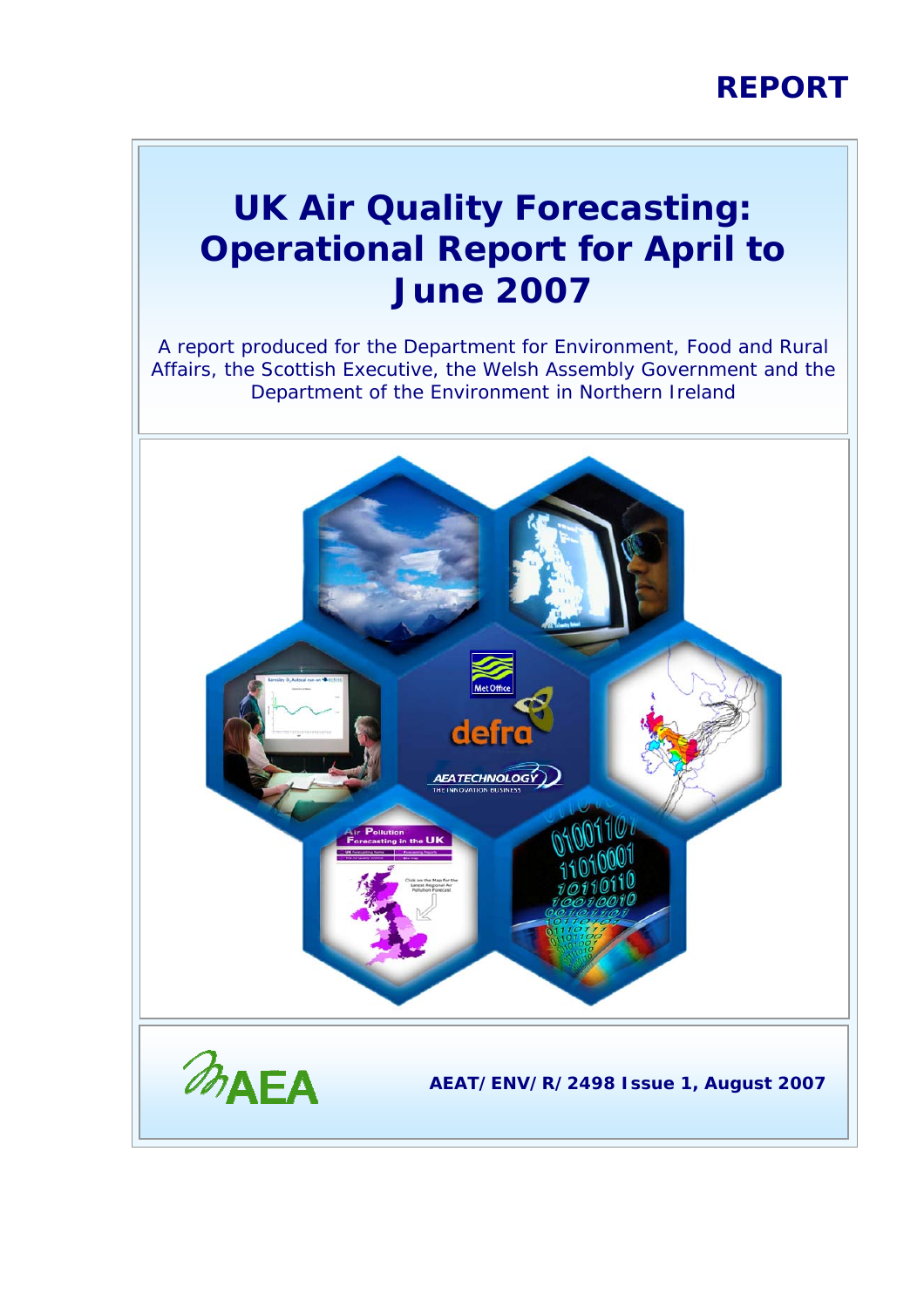### **UK Air Quality Forecasting: Operational Report for April to June 2007**

A report produced for the Department for Environment, Food and Rural Affairs, the Scottish Executive, the Welsh Assembly Government and the Department of the Environment in Northern Ireland

> AEAT/ENV/R/2498 Issue 1 August 2007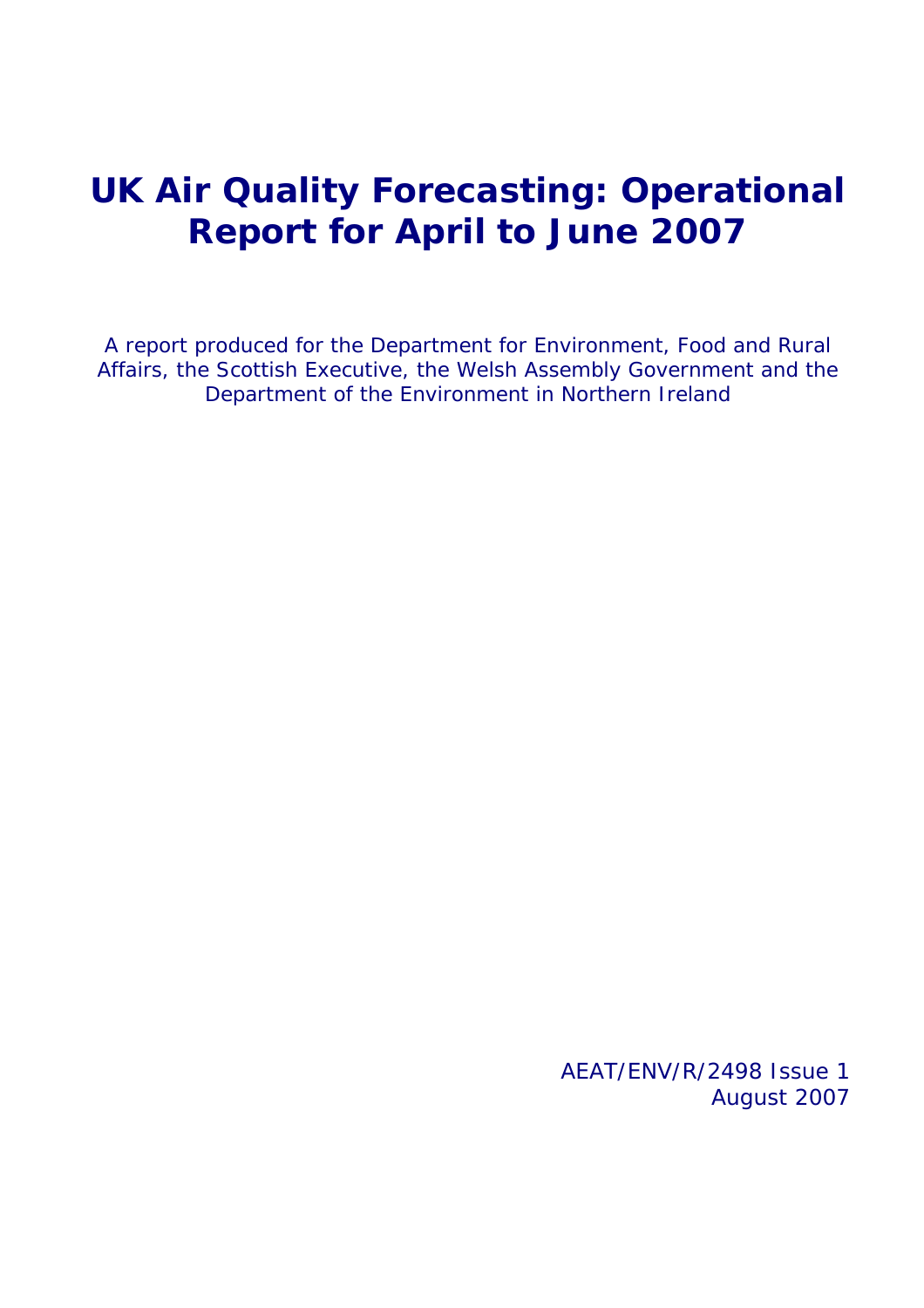| <b>Title</b>              | UK Air Quality Forecasting: Operational Report for April to June 2007.                                           |  |  |  |  |  |  |  |
|---------------------------|------------------------------------------------------------------------------------------------------------------|--|--|--|--|--|--|--|
| Customer                  | Department for Environment Food and Rural Affairs, the Scottish                                                  |  |  |  |  |  |  |  |
|                           | Executive, the Welsh Assembly Government and the Department of the<br>Environment in Northern Ireland            |  |  |  |  |  |  |  |
| <b>Customer reference</b> | EPG 1/3/179                                                                                                      |  |  |  |  |  |  |  |
| Confidentiality,          | UNRESTRICTED                                                                                                     |  |  |  |  |  |  |  |
| copyright and             | Copyright AEA Technology plc.                                                                                    |  |  |  |  |  |  |  |
| reproduction              | All rights reserved.                                                                                             |  |  |  |  |  |  |  |
|                           | Enquiries about copyright and reproduction should be addressed to the<br>Commercial Manager, AEA Technology plc. |  |  |  |  |  |  |  |
|                           |                                                                                                                  |  |  |  |  |  |  |  |
| <b>File reference</b>     | ED45099                                                                                                          |  |  |  |  |  |  |  |
| <b>Report number</b>      | AEAT/ENV/R/2498 Issue 1                                                                                          |  |  |  |  |  |  |  |
| <b>Report status</b>      | Issue 1                                                                                                          |  |  |  |  |  |  |  |
|                           |                                                                                                                  |  |  |  |  |  |  |  |
|                           |                                                                                                                  |  |  |  |  |  |  |  |
|                           |                                                                                                                  |  |  |  |  |  |  |  |

AEA Technology plc AEA Energy & Environment Building 551.11 **Harwell** Didcot **Oxfordshire** OX11 0QJ UK +44 (0) 870 190 6441 tel. +44 (0) 870 190 6608 fax.

[Andy.cook@aeat.co.uk](mailto:Jaume.targa@aeat.co.uk)

AEA Energy & Environment is an operating division of AEA Technology plc AEA Technology is certificated to BS EN ISO9001:(1994)

|                    | <b>Name</b> | Date |            |  |
|--------------------|-------------|------|------------|--|
| <b>Author</b>      | Andy Cook   |      | 15/08/2007 |  |
| <b>Reviewed by</b> | Paul Willis |      | 20/08/2007 |  |
| <b>Approved by</b> | Jon Bower   |      | 22/08/2007 |  |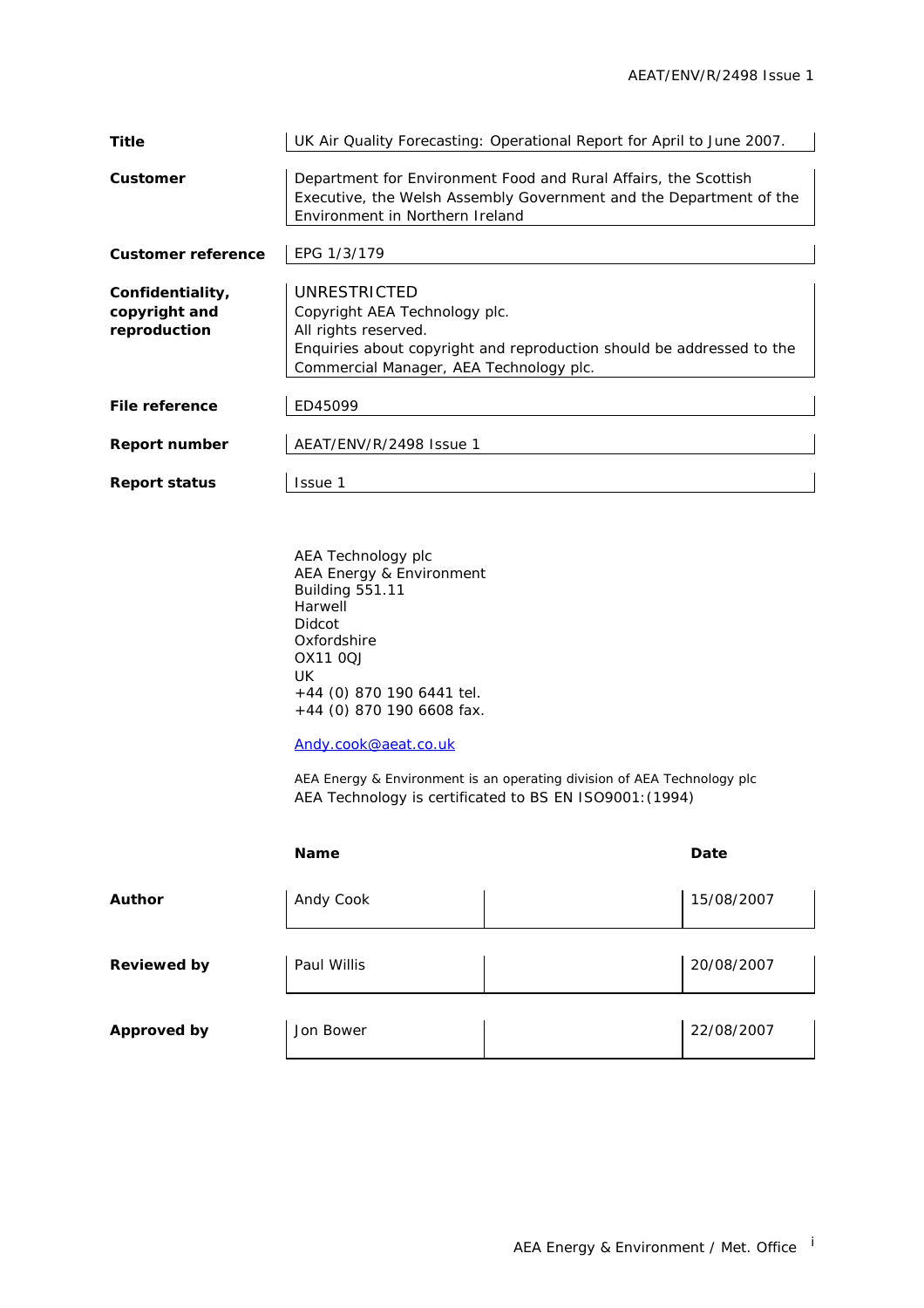## <span id="page-3-0"></span>**Executive Summary**

This report covers the operational activities carried out by AEA Energy & Environment and the Met Office under the UK Air Quality Forecasting Contract from April to June 2007. The work is funded by the Department for Environment Food and Rural Affairs (Defra), the Scottish Executive, Welsh Assembly Government and the Department of the Environment in Northern Ireland.

During the second quarter of 2007, there were five days on which HIGH or above air pollution was recorded. All of the HIGH or above exceedences were due to  $PM_{10}$ . Two days were the result of car park resurfacing work near the Birmingham Tyburn AQM site and three days due to a combination of meteorological conditions and the proximity of steelworks to the AQM site at Port Talbot, in South Wales.

Overall forecast success and accuracy rates for the HIGH band were 0 % for both zones and agglomerations during this quarter due to the inherent difficulty of forecasting these localised particulate emissions.

Many MODERATE days were measured (mainly for ozone but a considerable contribution from  $PM_{10}$ ) and were forecast with a high degree of success and a very reasonable accuracy. These MODERATE periods are recorded within the forecasting success and accuracy calculations. The forecasting success and accuracy for this quarter for HIGH and MODERATE episodes is summarised in Table 1 below.

Success figures for MODERATE forecasts issued show that a significant proportion of measured polluted days were successfully forecast (percentage above 100 %). An average accuracy figure of around 86 % indicates that 14 % of the forecast MODERATE levels were not measured and remained LOW. The accuracy figures often tend to be lower due to the precautionary approach that AEA Energy & Environment takes when issuing the daily forecasts- we intentionally issue a forecast for MODERATE pollution when there is only a small chance that it will be recorded.

#### **Table 1 – Forecast success/accuracy for incidents above 'HIGH' and above 'MODERATE', April 1st to June 30th 2007.**

| <b>Region/Area</b> | <b>HIGH</b> |                       | <b>MODERATE</b> |                      |  |  |  |
|--------------------|-------------|-----------------------|-----------------|----------------------|--|--|--|
|                    |             | % success % accuracy. |                 | % success % accuracy |  |  |  |
| Zones              |             |                       |                 | 86                   |  |  |  |
| Agglomerations     |             |                       | 1551            |                      |  |  |  |

We continue to research ways of improving the air pollution forecasting system by:

- 1. Investigating new approaches to using automatic software systems to streamline the activities within the forecasting process, thus allowing forecasters to spend their time more productively considering the most accurate forecasts.
- 2. Researching the chemistry used in our models, for example the chemical schemes for secondary  $PM_{10}$  and ozone.
- 3. Improving the NAME model used for ad-hoc analyses. In particular, recent improvements have assisted with investigations of the possible long-range transport of  $PM_{10}$  pollution from forest fires in Russia and the long-range transport of particles from Saharan Dust Storms.
- 4. Improving and updating the emissions inventories used in our models.

There were no reported breakdowns in the forecasting service between April and June; all bulletins were successfully delivered to the Air Quality Communications contractor on time.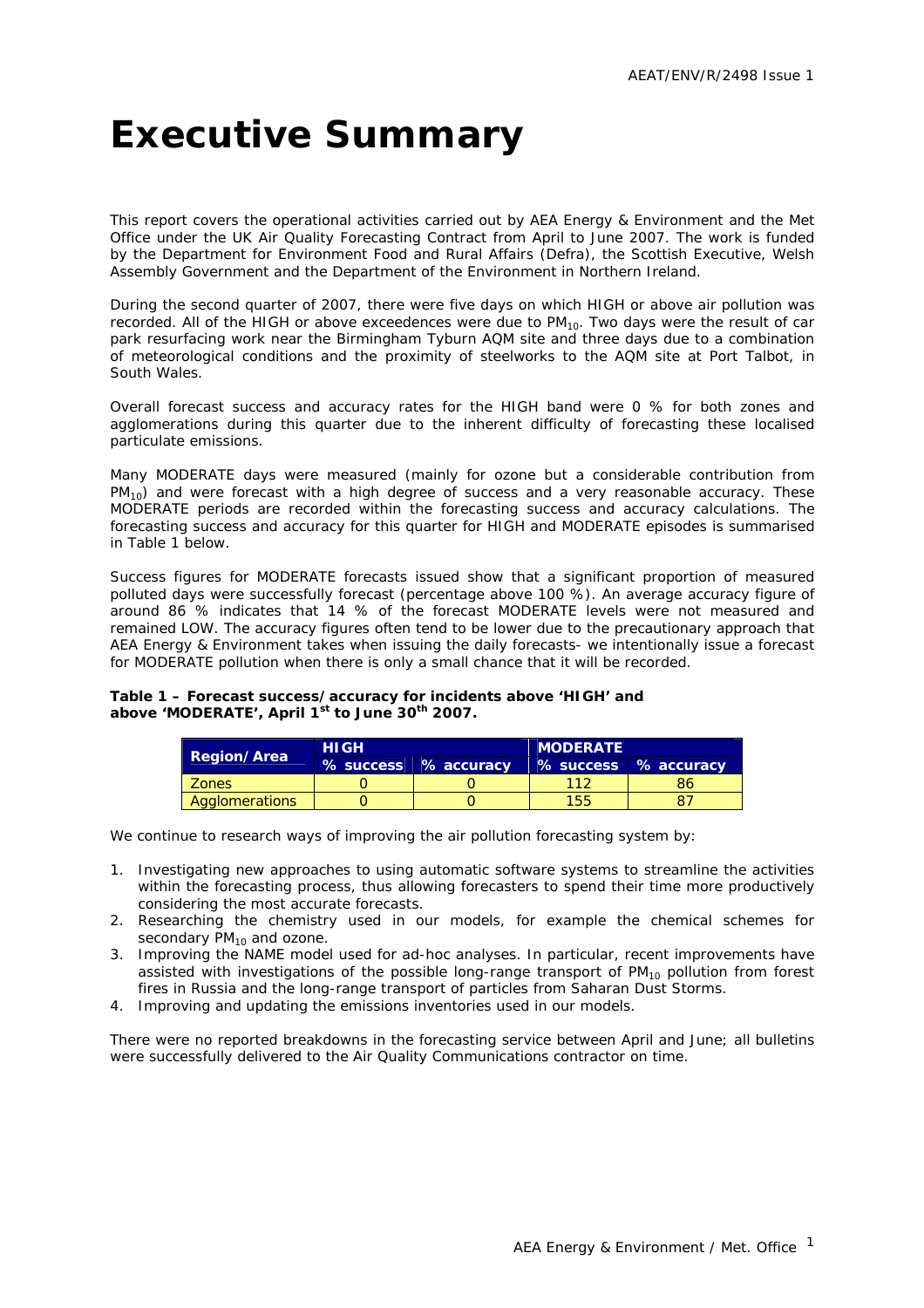### <span id="page-4-0"></span>**Contents**

|              | <b>Executive Summary</b>                                                                               | 1              |
|--------------|--------------------------------------------------------------------------------------------------------|----------------|
|              | <b>Contents</b>                                                                                        | $\overline{2}$ |
| 1            | <b>Introduction</b>                                                                                    | 3              |
| $\mathbf{2}$ | New developments during this period                                                                    | 4              |
|              | MET OFFICE DEVELOPMENTS<br>2.1<br>2.2 AEA ENERGY & ENVIRONMENT DEVELOPMENTS                            | 4<br>4         |
|              | 3 Analysis of Forecasting Success Rate                                                                 | 5              |
|              | FORECAST ANALYSIS FOR APRIL 1ST TO JUNE 30TH 2007.<br>3.1                                              | 6              |
| 4            | <b>Breakdowns in the service</b>                                                                       | 15             |
| 5            | <b>Additional or enhanced forecasts</b>                                                                | 15             |
|              | 6 Ad-hoc services and analysis                                                                         | 15             |
|              | PARTICULATE CLOUD FROM EASTERN SOURCES IN LATE MARCH 2007<br>6.1<br>6.2 CHEMICAL FIRE IN CREWE         | 15<br>15       |
| $\mathbf{7}$ | <b>Ongoing research</b>                                                                                | 17             |
| 8            | Forward work plan for July to September 2007                                                           | 18             |
|              | 9 Hardware and software inventory                                                                      | 18             |
|              | <b>Appendix 1 - Air Pollution Index</b>                                                                | 19             |
|              | Appendix 2 - Forecasting Zones and Agglomerations                                                      | 21             |
|              | Appendix 3 - Worked Example of How UK Forecasting Success and<br><b>Accuracy Rates are Calculated.</b> | 24             |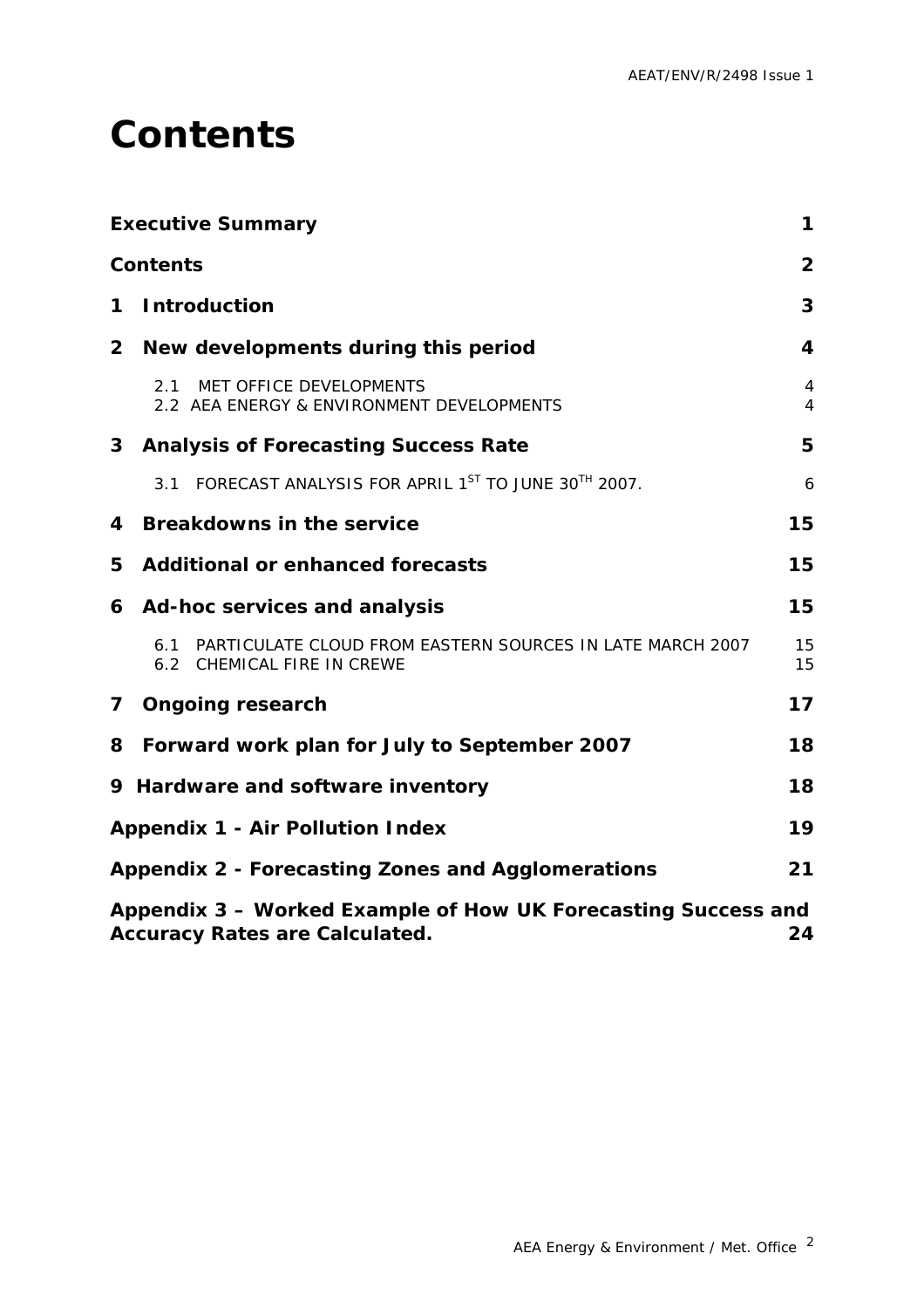# <span id="page-5-0"></span>**1 Introduction**

In collaboration with the Met Office, a forecast of the following day's air pollution is prepared every day by AEA Energy & Environment. The forecast consists of a prediction of the air pollution descriptor for the worst-case situation in 16 zones and 16 agglomerations over the following 24 hours. Forecasts can be updated and disseminated through Teletext, the World Wide Web and a Freephone telephone number at any time of day, but the most important forecast of the day is the "daily media forecast". This is prepared at 3.00 p.m. for uploading to the Internet and Air Quality Communications contractor before 4.00 p.m. each day, and is then included in subsequent air quality bulletins for the BBC, newspapers and many other interested organisations.

This report analyses and reviews the media forecasts issued during the second quarter of 2007. Results from forecasting models are available each day and are used in constructing these forecasts. The forecasters issue predictions for rural, urban background and roadside environments but, for the purposes of this report, these have been combined into a single "worst-case" category.

Twice every week, on Tuesdays and Fridays, we also provide a long-range pollution outlook. This takes the form of a short text message; this is emailed to approximately sixty recipients in Defra and other Government Departments, together with the BBC weather forecasters. The outlook is compiled by careful assessment and review of the outputs from our pollution models- which currently cover up to 3 days ahead- and by also considering the long-term weather situation.

We continue to provide a comprehensive quality control system to ensure that the 5-day forecasts provided by the Met Office to the BBC are consistent with the "daily media forecasts" and long-range pollution outlook provided by AEA Energy & Environment for Defra and the Devolved Administrations. The BBC requires 5-day air pollution index forecasts for 230 UK towns and cities on their BBC Online service. The quality control checks are carried out at around 3.00 p.m. daily, with the forecast updating onto the BBC Online Web site at 4.00 a.m. the following morning.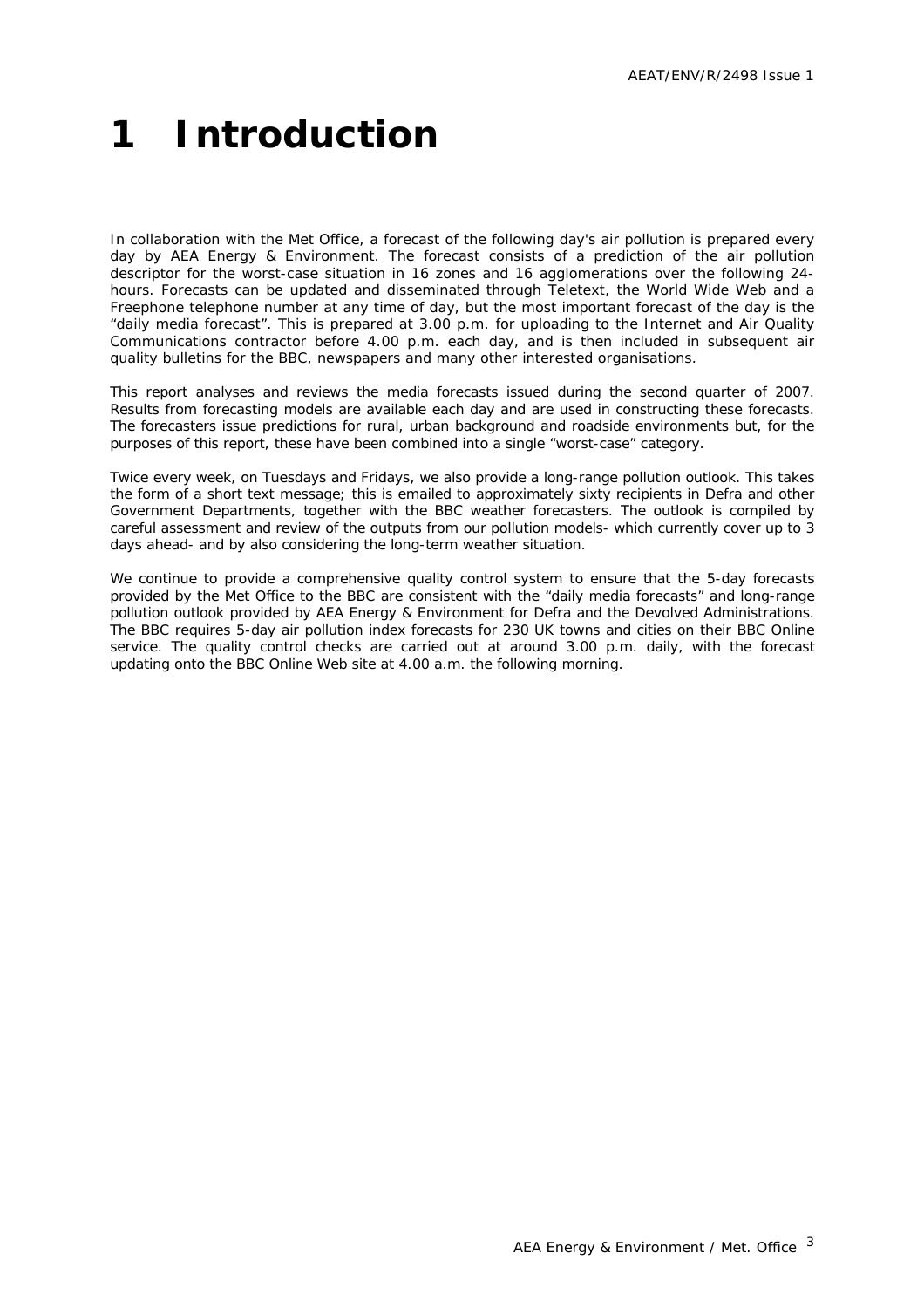## <span id="page-6-0"></span>**2 New developments during this period**

### **2.1 MET OFFICE DEVELOPMENTS**

A new version of NAME has been implemented in the development version of the air quality modelling system and there has been considerable work towards improving the system in line with the outcome of a recent technical meeting. Time series plots of the forecast levels at all the Defra locations are now being produced on a daily basis and a means of accessing and displaying these using internal web pages has been developed. The Met Office has been testing different ways of producing maps of the forecast index and concentration levels using different graphical software and the best product to use will be discussed with AEA.

During this quarter a new system for producing the trajectories required for the ozone forecast has also been developed. This uses NAMEIII to produce both the trajectories and necessary met data. Discussion is ongoing with AEA to ensure that the most appropriate met parameters are provided. The new system extends the number of sites for which trajectories will be produced and also the number of days ahead for which they will be available. Limited sensitivity tests comparing the current 2D trajectories at 500 m agl to fully 3D trajectories have shown that the agreement is reasonably good. This suggests that the current requirement for 2D trajectories is probably sufficient for representing the airflow, although it is noted that other work has shown that the correct representation of the presence or absence of the particle in the boundary layer is vital for correctly modelling ozone levels. The new trajectory system is still under development, but will be rolled out during the autumn.

In addition to these research and development activities, the Met Office provided an ad-hoc response to AEA following the fire at an industrial factory in Crewe in mid-June. Separate runs of the NAME model were made to simulate the transport of smoke from the fire and provide detail on where it might have been detected on the ground (see section 6.2).

### **2.2 AEA ENERGY & ENVIRONMENT DEVELOPMENTS**

AEA Energy & Environment hosted a project review meeting in July at Harwell, with representatives of Defra and the Met Office attending. Draft reports were discussed, together with forthcoming operational changes to the modelling and software methodologies utilised within the project.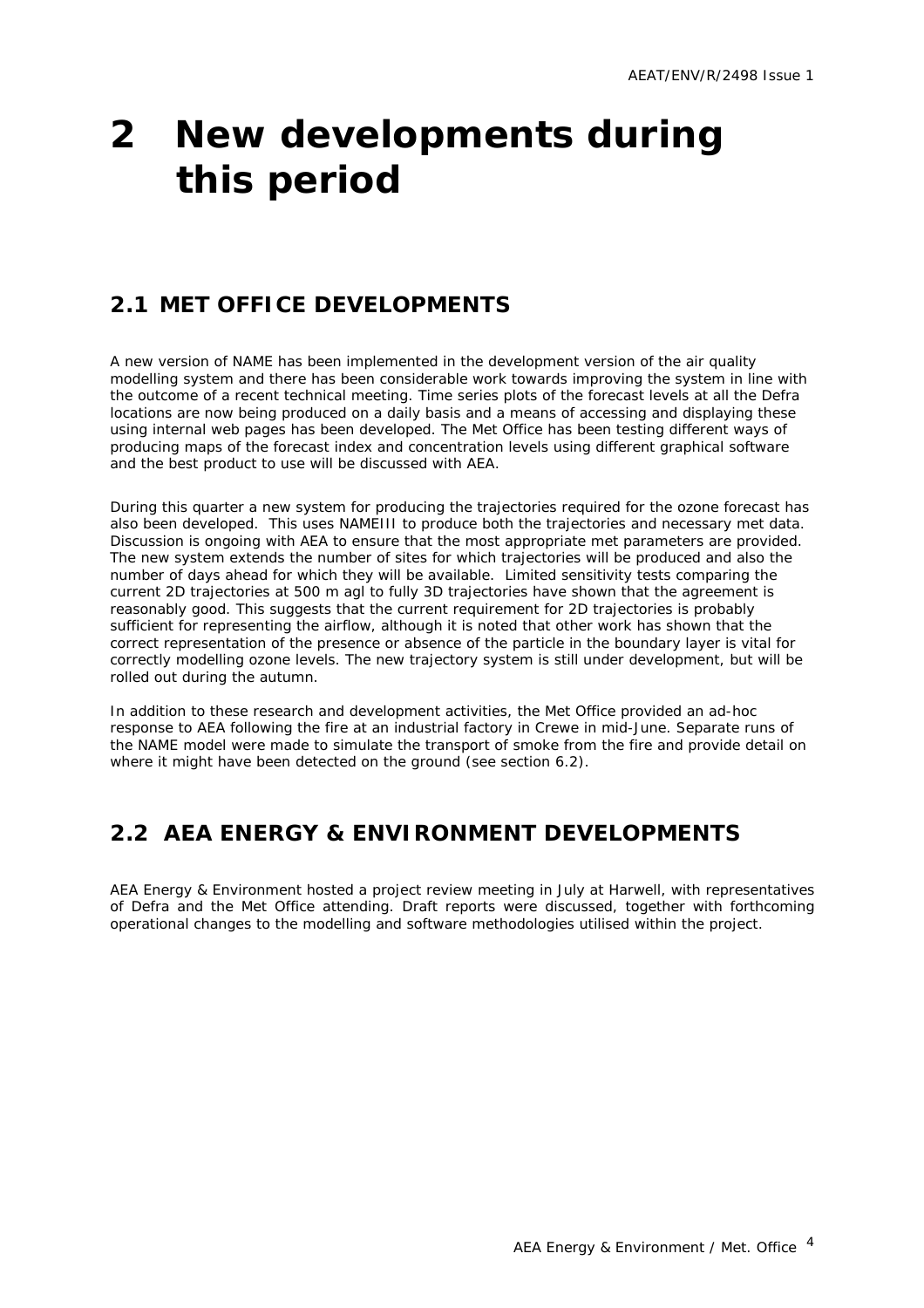# <span id="page-7-0"></span>**3 Analysis of Forecasting Success Rate**

Analysis of the forecasting performance is carried out for each of the 16 zones and 16 agglomerations used in the daily forecasting service. Further details of these zones and agglomerations are presented in Appendix 2. Forecasting performance is analysed for a single, general pollutant category rather than for each individual pollutant and has been aligned to the forecasting day (a forecasting day runs from the issue time, generally 3 pm). This analysis of forecasting performance is based on provisional data, as used in the daily forecasting process. Any obviously faulty data have been removed.

The analysis treats situations where the forecast index was within  $\pm 1$  of the measured index as a successful prediction, as this is the target accuracy we aim to obtain in the forecast. Because the calculations of accuracy and success rates are based on a success being  $\pm 1$  of the measured index, it is possible to record rates in excess of 100% rather than 'true' percentages. Appendix 3 shows a worked example of how accuracy and success rates are calculated. Further details of the text descriptions and index code used for the forecasting are given in Appendix 1.

The forecasting success rates for each zone and agglomeration for the quarter reported on are presented in Tables 3.1 (forecasting performance in zones) and 3.2 (forecasting performance in agglomerations) for 'HIGH' days. Table 3.5 provides a summary for each pollutant of the number of days on which HIGH and above pollution was measured, the maximum exceedence concentration and the day and site at which it was recorded. The forecasting performance Tables 3.1 and 3.2 give:

- The number of 'HIGH' days measured in the PROVISIONAL data
- The number of 'HIGH' days forecast
- The number of days with a correct forecast of 'HIGH' air pollution, within an agreement of  $\pm 1$ index value. A HIGH forecast is recorded as correct if air pollution is measured HIGH and the forecast is within ±1 index value, or it is forecast HIGH and the measurement is within ±1 index value. For example measured index 7 with forecast index 6 counts as correct, as does measured index 6 with forecast index 7.
- The number of days when 'HIGH' air pollution was forecast ('f' in the tables) but not measured ('m') on the following day to within an agreement of 1 index value.
- The number of days when 'HIGH' air pollution was measured ('m') but had not been forecast ('f') to within an agreement of 1 index value.

The two measures of forecasting performance used in this report are the 'success rate' and the 'forecasting accuracy'.

The forecast success rate (%) is calculated as:

(Number of episodes successfully forecast/total number of episodes measured) x 100

The forecast accuracy (%) is calculated as:

X (Number of episodes successfully forecast/[Number of successful forecasts + number of wrong forecasts]) x 100

The forecasting success rates for 'MODERATE' days or above for each zone and agglomeration are presented in Tables 3.3 (zones) and 3.4 (agglomerations). Table 3.3 and 3.4 give the same information as in Tables 3.1 and 3.2, but summarised for 'MODERATE' days and above.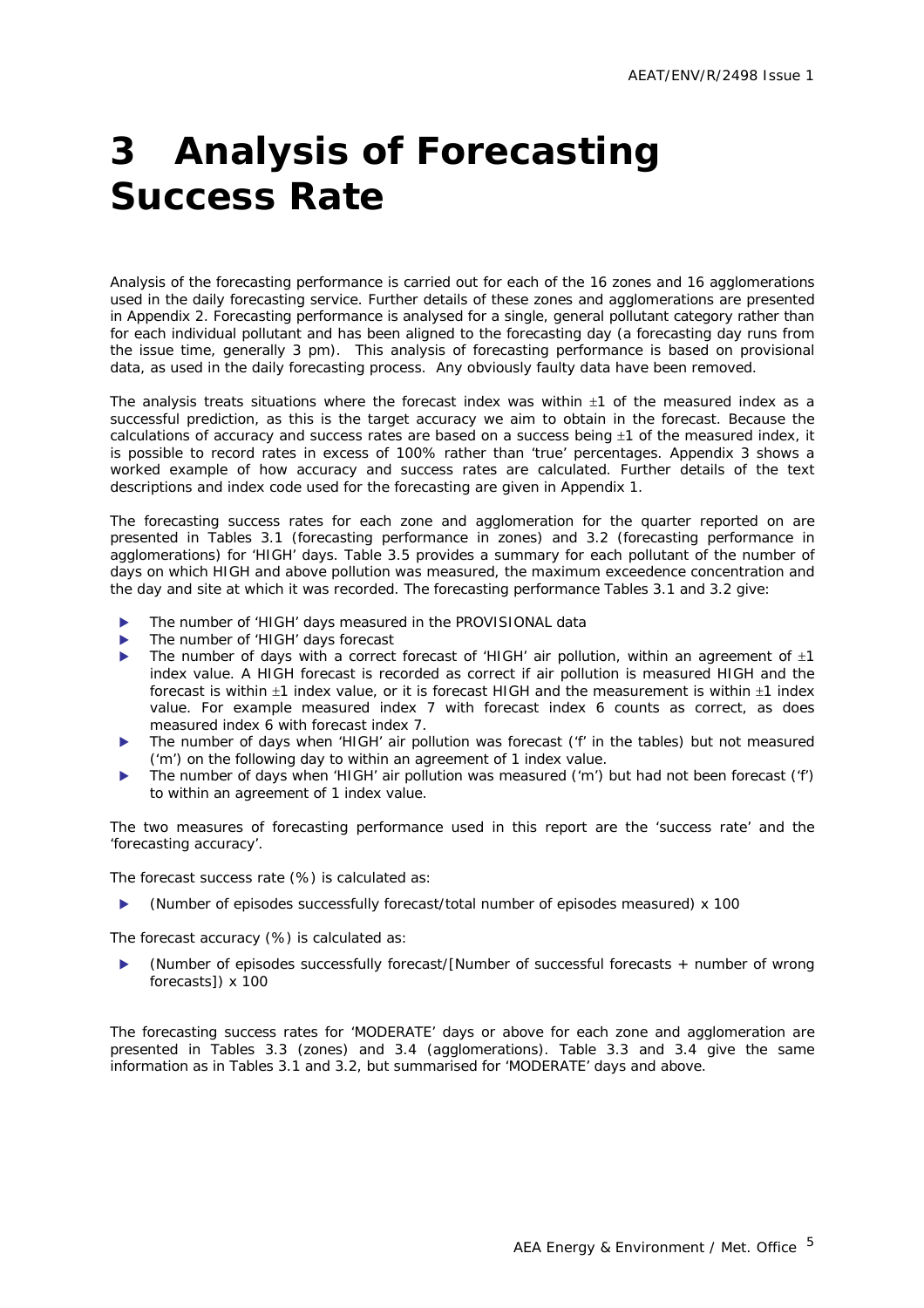### **3.1 FORECAST ANALYSIS FOR APRIL 1ST TO JUNE 30TH 2007.**

| <b>ZONES</b>    | Central<br>Scotland | East<br><b>Mids</b> | Eastern |     | Greater<br>London Highland | <b>North</b><br>East | <b>North</b><br>East<br>Scotland |                  | North North West<br>$\alpha$<br>Males Merseyside | Northern Scottish South South South West |     |     |     |    | Ireland Borders East Wales West Midlands | Yorkshire & <b>Overall</b> |  |
|-----------------|---------------------|---------------------|---------|-----|----------------------------|----------------------|----------------------------------|------------------|--------------------------------------------------|------------------------------------------|-----|-----|-----|----|------------------------------------------|----------------------------|--|
| measured days   | 0                   |                     |         |     |                            |                      | O                                |                  | O                                                |                                          |     |     |     |    |                                          |                            |  |
| forecasted days | 0                   |                     |         |     |                            |                      | O                                |                  | O                                                |                                          | O   |     |     |    |                                          |                            |  |
| ok (f and m)    |                     |                     |         |     |                            |                      | O                                |                  |                                                  |                                          |     |     |     |    |                                          |                            |  |
| wrong (f not m) | 0                   |                     |         |     |                            |                      | O                                |                  |                                                  |                                          |     |     |     |    |                                          |                            |  |
| wrong (m not f) | 0                   |                     |         |     |                            |                      | 0                                |                  |                                                  |                                          |     |     |     |    |                                          |                            |  |
| success %       | 100                 | 100                 | 00      | 100 | '00'                       | 100                  | 100                              | 100 <sub>1</sub> | 100                                              | 100                                      | 100 | 100 | 100 | 00 | 100                                      | 100                        |  |
| accuracy %      | 0                   |                     |         | ∩   |                            |                      | $\Omega$                         | $\Omega$         | 0                                                |                                          |     |     | ∩   |    |                                          | O                          |  |

#### **Table 3.1 - Forecast Analysis for UK Zones 'HIGH' band and above \***

#### **Table 3.2 - Forecast Analysis for UK Agglomerations 'HIGH' band and above \***

| AGGLOMERATIONS   Belfast UA   Brighton/Worthing/ |     | ---<br>Littlehampton | <b>Bristol UA</b> | <b>Cardiff UA</b> | Edinburgh UA | <b>Glasgow UA</b> | <b>Greater Manchester</b><br>UA. | Leicester UA | Liverpool UA |
|--------------------------------------------------|-----|----------------------|-------------------|-------------------|--------------|-------------------|----------------------------------|--------------|--------------|
| measured days                                    |     |                      |                   |                   |              |                   |                                  |              |              |
| forecasted days                                  | 0   |                      |                   |                   |              |                   |                                  |              |              |
| ok (f and m)                                     | O   |                      |                   |                   |              |                   |                                  |              |              |
| wrong (f not m)                                  | 0   |                      |                   |                   |              |                   |                                  |              |              |
| wrong (m not f)                                  | 0   |                      |                   |                   |              |                   |                                  |              |              |
| success %                                        | 100 | 100                  | 100               | 100               | 100          | 100               | 100                              | 100          | 100          |
| accuracy %                                       |     |                      |                   |                   |              |                   |                                  |              |              |

| <b>AGGLOMERATIONS</b> | Nottingham UA | Portsmouth UA | Sheffield UA | Swansea UA | Tyneside | <b>West Midlands UA</b> | West Yorkshire UA | Overall |
|-----------------------|---------------|---------------|--------------|------------|----------|-------------------------|-------------------|---------|
| measured days         |               |               |              |            |          |                         |                   |         |
| forecasted days       |               |               |              |            |          |                         |                   |         |
| ok (f and m)          |               |               |              |            |          |                         |                   |         |
| wrong (f not m)       |               |               |              |            |          |                         |                   |         |
| wrong (m not f)       |               |               |              |            |          |                         |                   |         |
| success %             | 100           | 100           | 100          |            | 100      |                         | 100               |         |
| accuracy %            |               |               |              |            |          |                         |                   |         |

**\* All performance statistics are based on provisional data. Obviously incorrect data due to instrumentation faults have been removed from the analyses.** 

<span id="page-8-0"></span> **Please refer to the start of section 3 for an explanation of the derivation of the various statistics. Figures >100 % may occur.**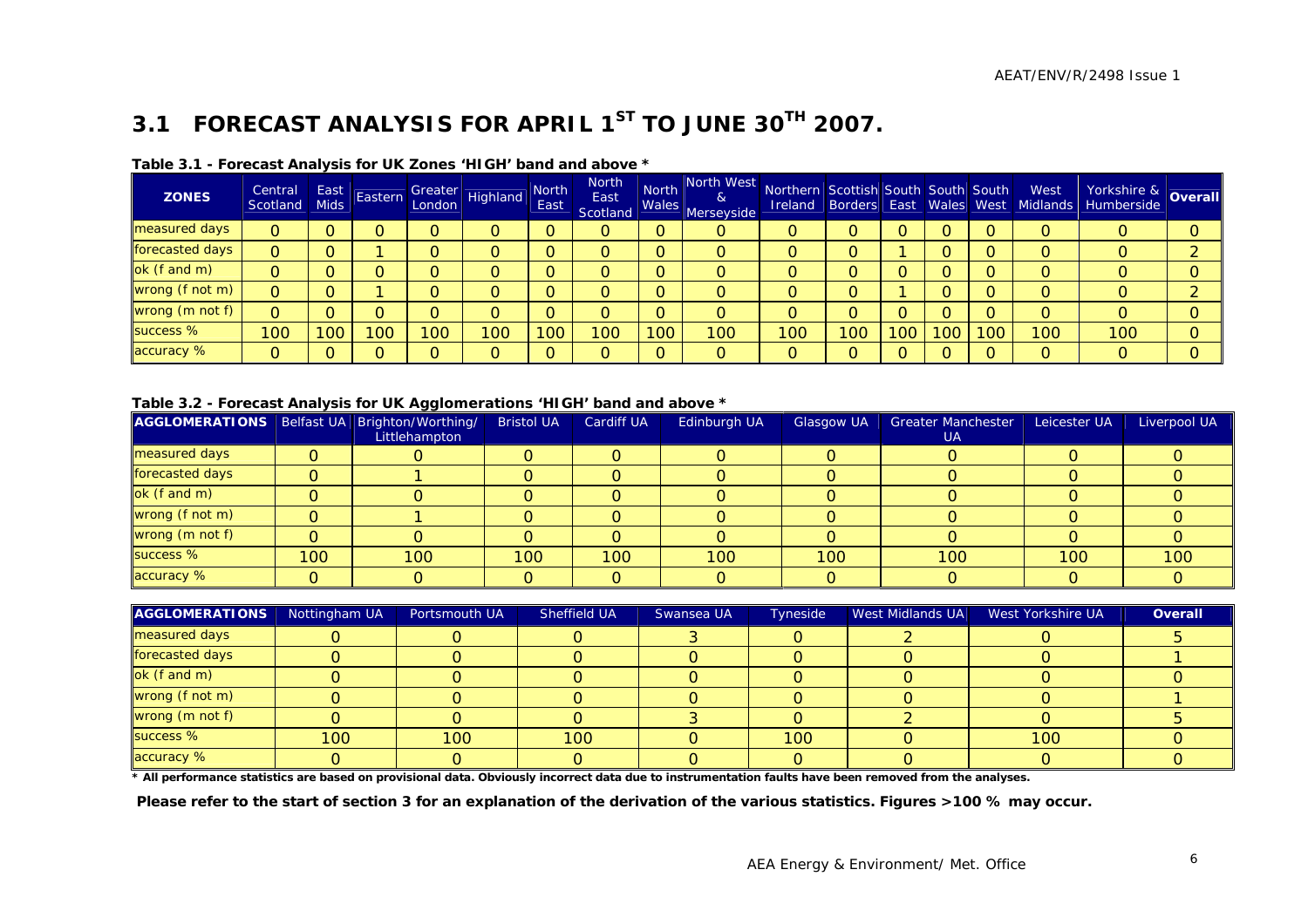| <b>ZONES</b>       | Central<br>Scotland | East<br><b>Mids</b> | Eastern | Greater<br>London | Highland | <b>North</b><br>East | <b>North</b><br>East<br>Scotland | North<br>Wales | North West<br>&<br>Merseyside | Northern Scottish South South South<br><b>Ireland</b> | <b>Borders East</b> |    |     | Wales West | West<br>Midlands | Yorkshire & Overall |                |
|--------------------|---------------------|---------------------|---------|-------------------|----------|----------------------|----------------------------------|----------------|-------------------------------|-------------------------------------------------------|---------------------|----|-----|------------|------------------|---------------------|----------------|
| measured days      | 14                  | 39                  |         | 70                | 55       | 28                   |                                  | 27             | 53                            | 16 <sup>°</sup>                                       | 14                  | 49 | 26  | 53         | 36               | 47                  | 609            |
| forecasted days    | 21                  | 42                  | 53      | 44                | 35       | 37                   | 17                               | 24             | 31                            | 21                                                    | 19                  | 47 | つフ  | 39         | 42               | 38                  | 537            |
| $\alpha$ (f and m) | 30                  | 46                  | 67      | 55                | 59       | 4 <sup>7</sup>       | 24                               | 33             | 52                            | 28                                                    | 26                  | 48 |     | 51         | 47               | 49                  | 683            |
| wrong (f not m)    | O                   |                     |         |                   |          |                      | $\circ$                          | G<br>w         | ົ                             |                                                       |                     |    |     |            |                  |                     | 48             |
| wrong (m not f)    |                     |                     |         | 19                |          |                      | $\circ$                          |                | 6                             |                                                       |                     |    |     |            |                  |                     | 6 <sup>1</sup> |
| success %          | 214                 | 118                 | 94      | 79                | 107      | 46                   | 218                              | 122            | 98                            | 75                                                    | 186                 | 98 | 104 | 96         | 131              | 104                 | 112            |
| accuracy %         | 100                 | 92                  | 84      | 74                | 94       | 89                   | 100                              | 87             | 87                            | 100                                                   | 90                  | 76 | 69  | 88         | 90               | 91                  | 86             |

#### **Table 3.3 - Forecast Analysis for UK Zones 'MODERATE' band and above \***

#### **Table 3.4 - Forecast Analysis for UK Agglomerations 'MODERATE' band and above \***

| AGGLOMERATIONS   Belfast UA   Brighton/Worthing/ |        |               | <b>Bristol UA</b> | <b>Cardiff UA</b> | Edinburgh UA | Glasgow UA | <b>Greater Manchester</b> | Leicester UA | Liverpool UA |
|--------------------------------------------------|--------|---------------|-------------------|-------------------|--------------|------------|---------------------------|--------------|--------------|
|                                                  |        | Littlehampton |                   |                   |              |            | <b>UA</b>                 |              |              |
| measured days                                    | 18     | 41            | 27                | 19                | 11.          |            | 24                        | 23           |              |
| forecasted days                                  | 16     | 47            | 34                | 22                | 16           | 18         | 25                        | 30           |              |
| ok (f and m)                                     | 26     | 45            | 36                | 25                | 22           | 18         | 32                        | 33           | 24           |
| wrong (f not m)                                  |        | 10            |                   |                   |              |            |                           |              |              |
| wrong (m not f)                                  | $\sim$ |               |                   |                   |              |            |                           |              |              |
| success %                                        | 144    | 110           | 133               | 132               | 200          | 450        | 133                       | 143          | 267          |
| accuracy %                                       | 93     | 76            | 90                | 81                | 100          | 86         | 91                        | 85           | 89           |

| <b>AGGLOMERATIONS</b> | Nottingham UA | Portsmouth UA | Sheffield UA | Swansea UA | Tyneside | West Midlands UA | West Yorkshire UA | <b>Overall</b> |
|-----------------------|---------------|---------------|--------------|------------|----------|------------------|-------------------|----------------|
| measured days         | 15            | 34            | 14           | 21         | 12       | 40               |                   | 323            |
| forecasted days       | 30            | 43            | 27           | 25         | 25       | 38               | 25                | 442            |
| ok (f and m)          | 34            | 47            | 27           | 29         | 28       | 45               | 29                | 500            |
| wrong (f not m)       |               |               |              |            |          |                  |                   | 42             |
| wrong (m not f)       |               |               |              |            |          |                  |                   |                |
| success %             | 227           | 138           | 193          | 138        | 233      | 113              | 264               | 155            |
| accuracy %            | 94            | 90            | 79           | 85         | 97       | 79               | 100               | <b>87</b>      |

**\* All performance statistics are based on provisional data. Obviously incorrect data due to instrumentation faults have been removed from the analyses.** 

**Please refer to the start of section 3 for an explanation of the derivation of the various statistics, figures >100 % may occur.**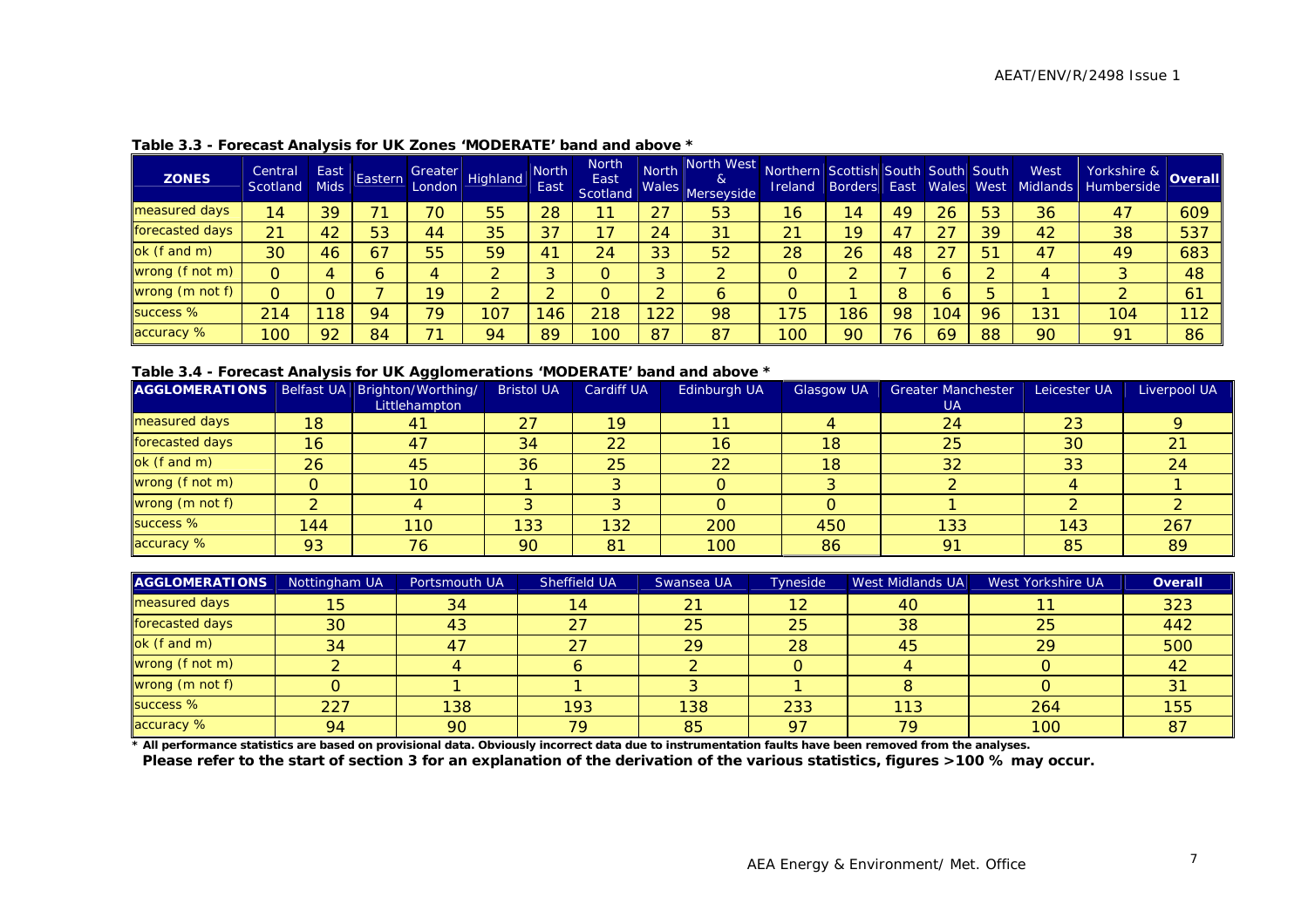| <b>Pollutant</b>                       | <b>High</b><br>or<br>above<br>days | <b>Moder</b><br>ate<br>days | Max.<br>conc.<br>$(\mu g)$<br>$/m^3$ ) * | Site with max.<br>conc.            | <b>Zones or</b><br><b>Agglomeration</b> | Date of<br>max conc. | <b>Forecast</b><br><b>SUCCESS</b><br><b>HIGH</b><br>days<br>$(%)****$<br>[no.<br>incidents,<br>zone or<br>agglomer<br>ation<br>days] $**$ |
|----------------------------------------|------------------------------------|-----------------------------|------------------------------------------|------------------------------------|-----------------------------------------|----------------------|-------------------------------------------------------------------------------------------------------------------------------------------|
| Ozone                                  | $\Omega$                           | 82                          | 178                                      | Southend on<br>Sea                 | Eastern zone                            | 07/06/07             | N/a                                                                                                                                       |
| $PM_{10}$<br>gravimetric<br>equivalent | 5                                  | 25                          | 166                                      | <b>Birmingham</b><br><b>Tyburn</b> | <b>West Midlands</b><br><b>UA</b>       | 09/06/07             | 0%<br>[5]                                                                                                                                 |
| NO <sub>2</sub>                        | $\Omega$                           | 5                           | 332                                      | London <sub>A3</sub><br>Roadside   | London UA                               | 23/05/07             | N/a                                                                                                                                       |
| SO <sub>2</sub>                        | $\Omega$                           | 1                           | 314                                      | <b>Edinburgh St</b><br>Leonards    | Edinburgh UA                            | 03/05/07             | N/a                                                                                                                                       |
| CO                                     | $\Omega$                           | $\Omega$                    | 2.0                                      | <b>Brentford</b><br>Roadside       | London UA                               | 05/04/07             | N/a                                                                                                                                       |

#### **Table 3.5 – Summary of episodes April to June 2007 (Based on latest provisional data)**

\* Maximum concentration relate to 8 hourly running mean or hourly mean for ozone, 24 hour running mean for PM<sub>10</sub>, hourly mean for NO<sub>2</sub>, 15 minute mean for SO<sub>2</sub> and 8 hour running mean for CO (CO units are mg/m3). \*\* the number of incidents is the total of the number of HIGH days in all zones and agglomerations (ie a HIGH day on the same day in many zones or agglomerations is counted as many incidents, not just one)

\*\*\* The success rates for the number of HIGH days in table 3.5 have been calculated using calendar days (ie midnight to midnight) and therefore may not necessarily agree with the success rates calculated within the forecast analysis tables 3.1 and 3.2, which are calculated based on media forecast days starting generally at 3 pm each day.

#### **General Observations**

There were five zone or agglomeration-day incidents of HIGH band pollution measured during this quarter, each measured on a separate day for  $PM_{10}$ .

Twenty five MODERATE-only days were seen due to  $PM_{10}$ . More than 60% of these MODERATE days were measured at urban sites, 10% at industrial sites and around 30% at roadside sites. Two episodes of note occurred during April. The first two days of April were affected by the end of the particulate episode caused by fires in the Ukraine / Russia area. A period of easterly, European air trajectories was experienced from Thursday 12<sup>th</sup> to Sunday 15<sup>th</sup> April.

Eighty-two MODERATE days were measured for ozone during this quarter, a typical number associated with this period of the year. Two periods of note occurred in late April / early May where more than 20 sites per day measured a MODERATE band exceedence. Daily maximum temperatures reached around 20 degrees C in England and air mass back-trajectories were preliminarily European. A second period of note occurred from the 1<sup>st</sup> to 12<sup>th</sup> June. Daily maximum temperatures reached 20 – 25 degrees C in the south of England and air mass back-trajectories became increasingly European, culminating in an exceedence at more than 50 sites on three consecutive days over Saturday 9<sup>th</sup> – Monday 11<sup>th</sup> June. Secondary ozone formation, as a result of polluted air arriving from Europe, is often experienced most intensely during UK weekends due to the lag time associated with the transport of the air mass.

Five MODERATE days were measured for nitrogen dioxide, all measured at roadside sites.

One MODERATE day was measured for SO<sub>2</sub> at Edinburgh St Leonards on  $3<sup>rd</sup>$  May due to an unknown cause.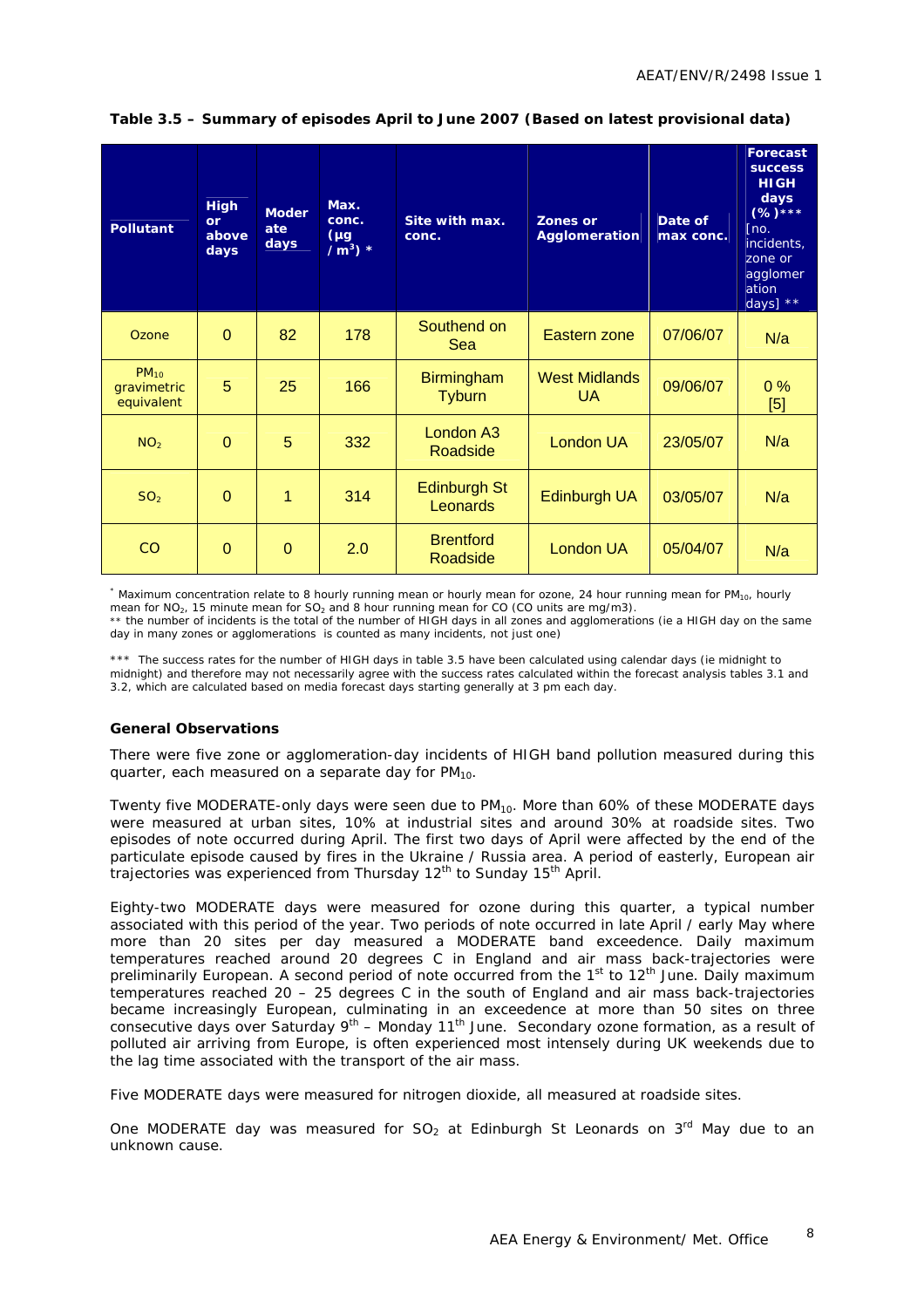No MODERATE or above days were measured for CO during the reporting period. The highest 8 hour running mean calculated was 2 mg/m<sup>3</sup> at Brentford Roadside.

Figures 3.1 – 3.3 show the trends of pollutants in graphical form. A site-by-site breakdown is given in Figures 3.4a and 3.4b.

#### **O3**

MODERATE band exceedences were experienced on more than 90% of the days of this quarter. Many exceedences were seen in April during a period of light breezes. In early May wind speeds increased, bringing cool air to the UK, and the number of daily exceedences decreased. From the beginning to mid-June increasingly European air trajectories encouraged the formation of secondary ozone at more than 30 sites on 5 separate days during that spell.

Figure 3.1 shows the trends in  $O_3$  levels over this period.

#### **PM10**

Three HIGH days were measured during this quarter and two VERY HIGH days. The two VERY HIGH days were the result of nearby car park resurfacing works near the Birmingham Tyburn AQM site in mid June. Three HIGH days were measured at the Port Talbot monitoring site, caused by its proximity to the steel works combined with meteorological conditions for 2 days in April and one in May. MODERATE exceedences occurred mainly in the first half of the quarter, with a significant number of sites experiencing MODERATE levels during a period of European air in mid April.

Figure 3.2 shows the trends in  $PM_{10}$  levels over this period.

#### $NO<sub>2</sub>$

Five MODERATE days were measured fairly evenly throughout the period exclusively at London roadside sites.

#### **SO<sub>2</sub>**

One MODERATE day was measured at Edinburgh St Leonards on the 3<sup>rd</sup> May after several days of a build up in concentrations. No immediate cause has yet been identified for the build up, which appears to have been carried on an easterly breeze.

Figure 3.3 shows the trends in  $SO<sub>2</sub>$  levels over this period with  $NO<sub>2</sub>$  also included.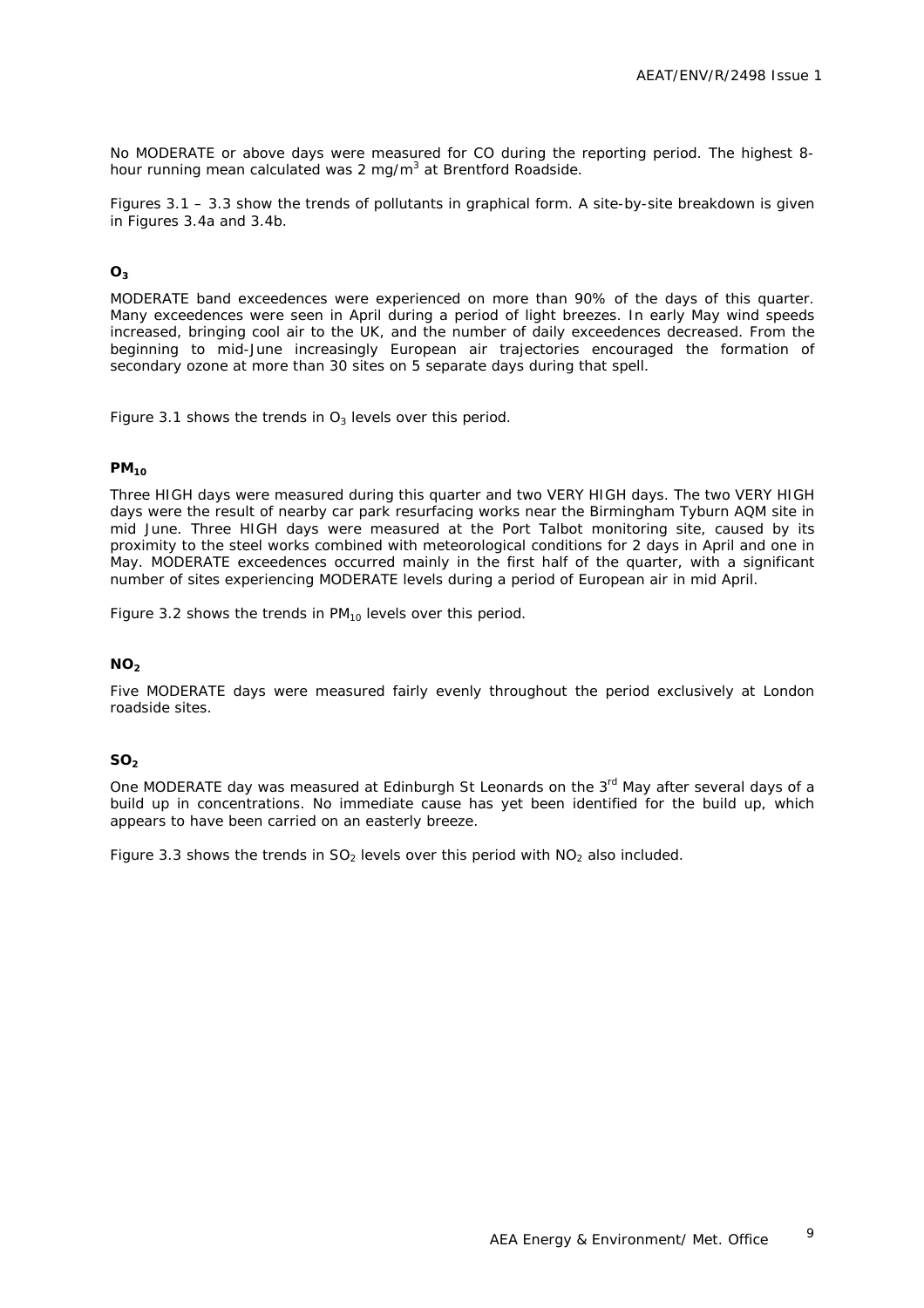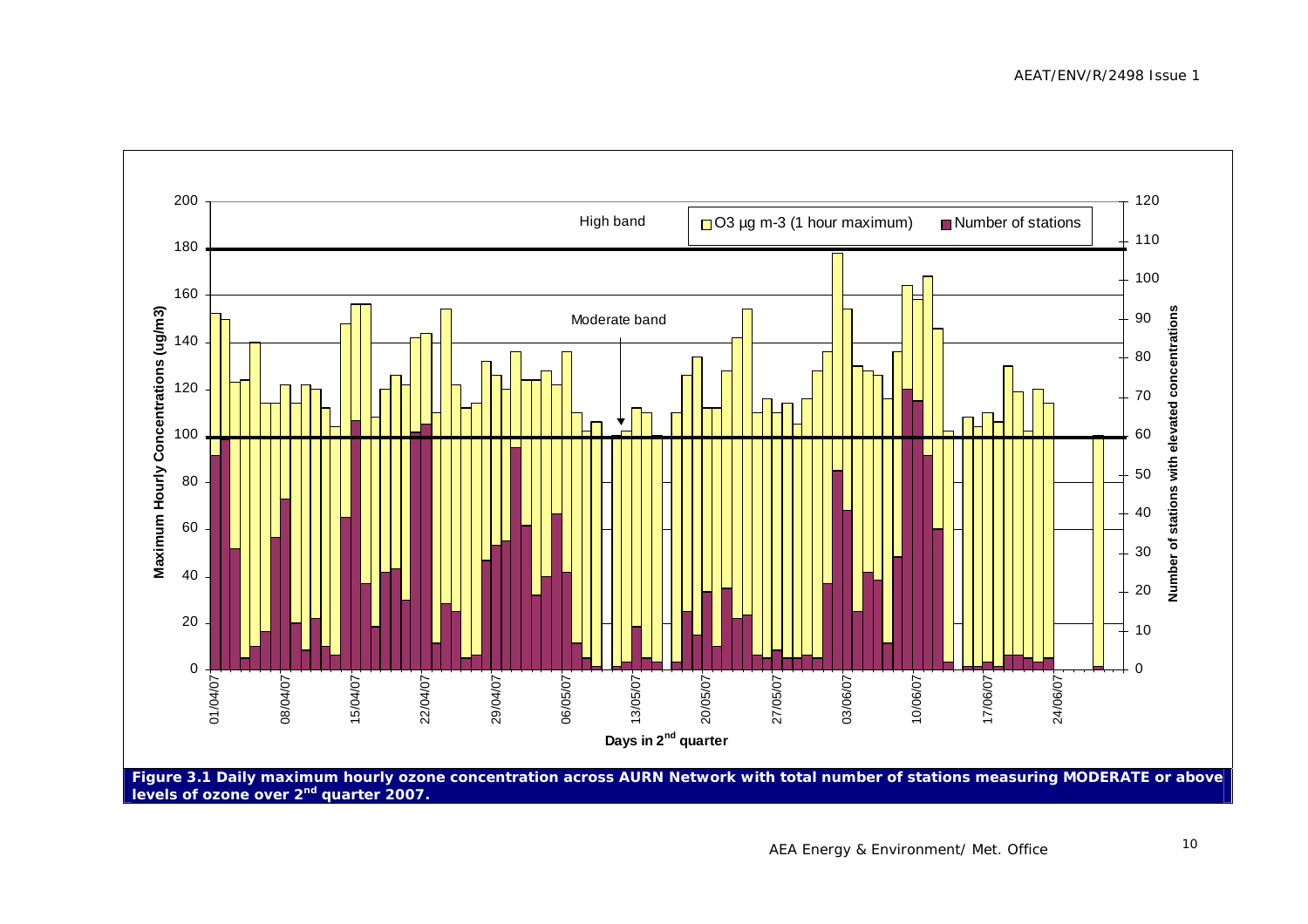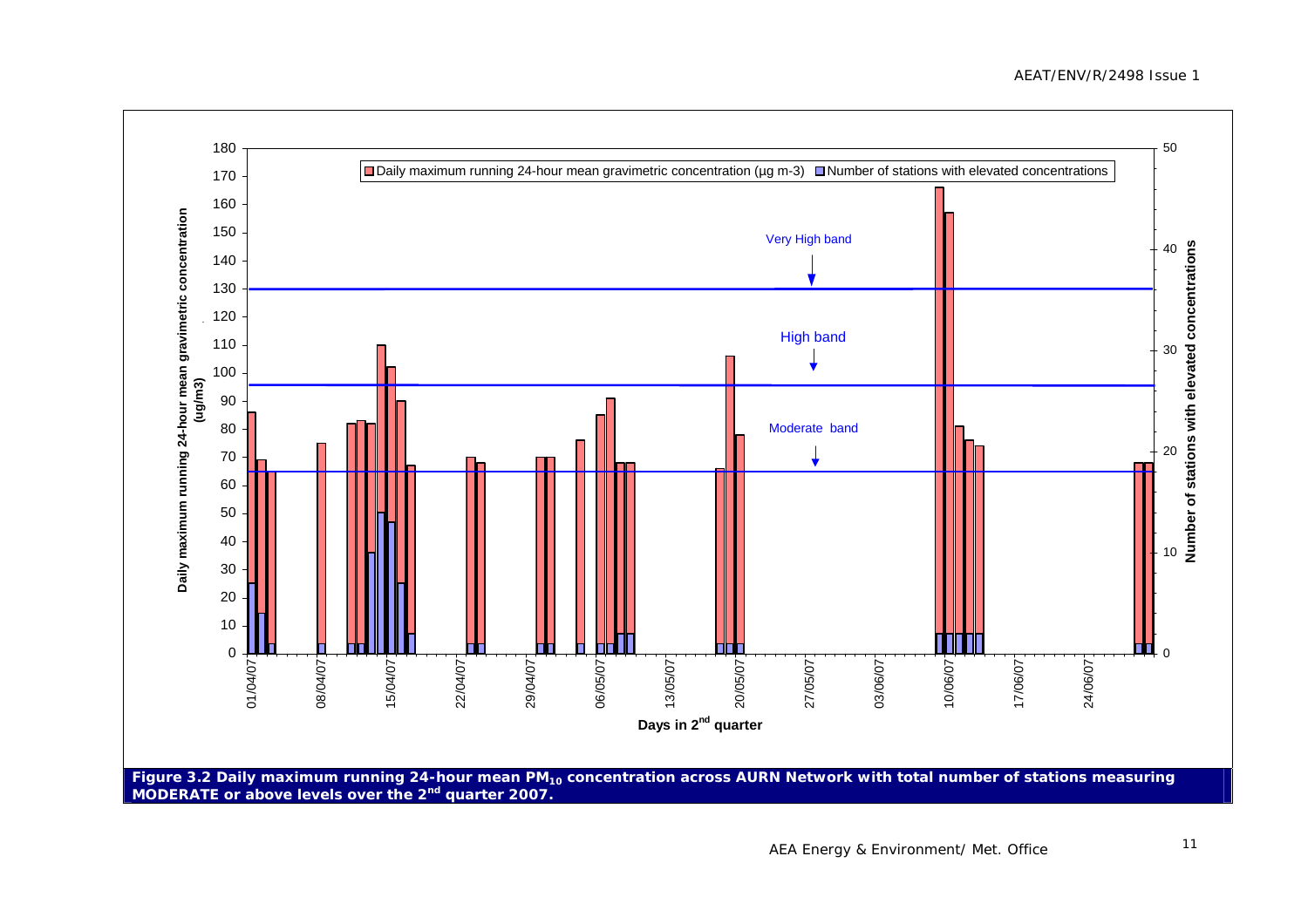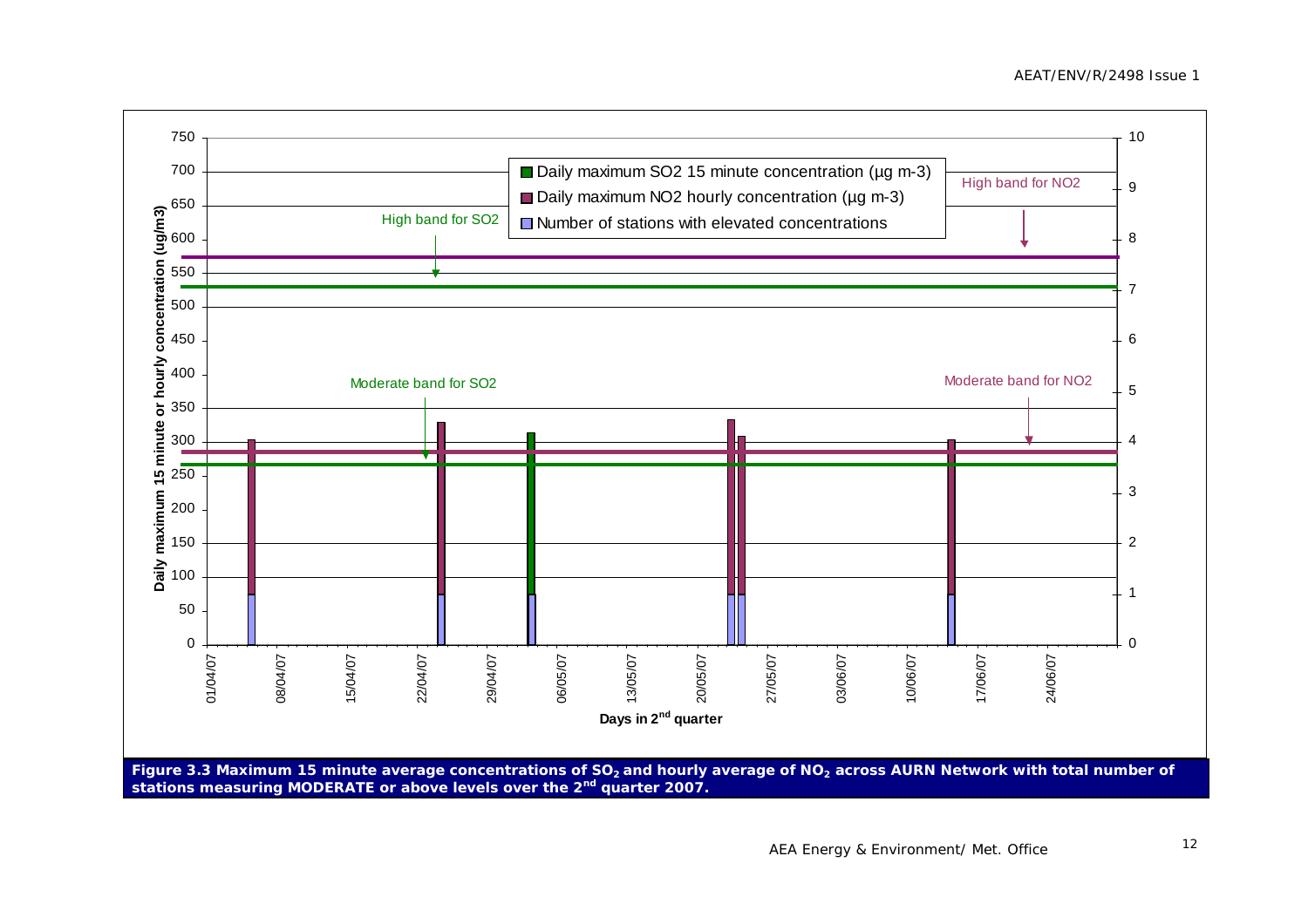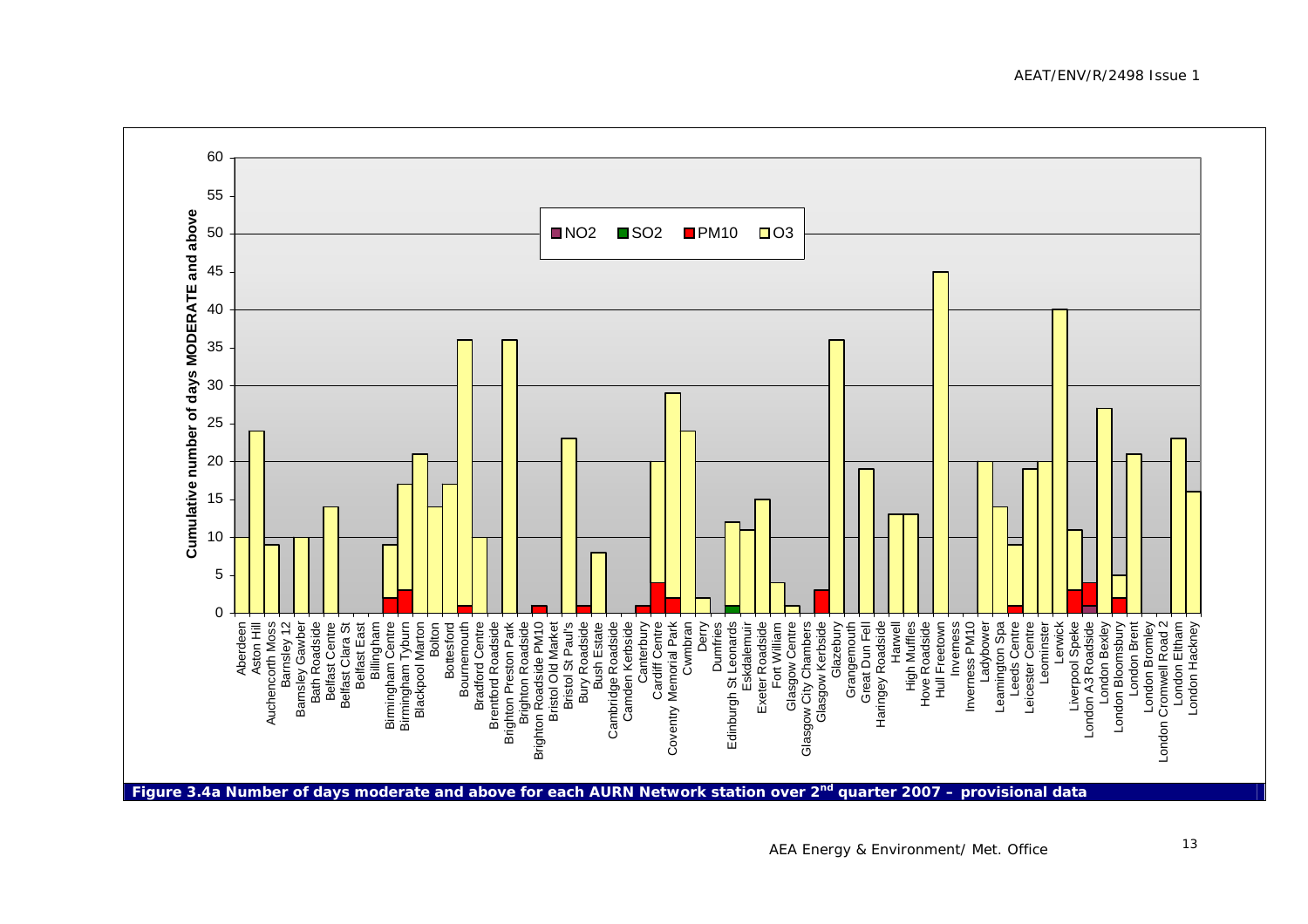60 55■NO<sub>2</sub>  $\blacksquare$ SO2  $\blacksquare$ PM10  $\blacksquare$ O3 **d ab o v e** 5045**f days MODERATE an** 40353025**b er o** ┍ 20**u m Cumulative n** 151050Wrexham<br>Wrexham PM10<br>Yarner Wood London Harlington<br>London Hillingdon<br>London Hillingdon London Marylebone Road<br>London Marylebone Road London N. Kensington London Teddington<br>London Wandsworth Plymouth Centre<br>Port Talbot Rotherham Centre Southampton Centre Walsall Alumwell<br>Walsall Willenhall London Westminster Manchester Piccadilly w.<br>Middlesbrough<br>Narberth Northampton Northampton PM10<br>Norwich Centre Oxford Centre Roadside Portsmouth Preston Redcar Southend-on-Sea Southwark Roadside<br>Stockport Shaw Heath Stockton-on-Tees Yarm<br>Stoke-on-Trent Centre Wicken Fen Wigan Centre Wirral Tranmere Wolverhampton Centre London Hillingdon London Marylebone Road London Southwark Lullington Heath Manchester Piccadilly Manchester South orwich Forum Roadside<br>Nottingham Centre Plymouth Centre Port Talbot Rochester Stoke otherham Centre Somerton Southampton Centre Sunderland Walsall Willenhall West London Weybourne Wolverhampton Centre Wrexham PM10 London Haringey . Kensington London Teddington London Westminster avar Mace Head all arborough Oxford Centre Roadside Portsmouth ochester Stoke Salford Eccles Sandwell West Somerton Southend-on-Sea Stoke-on-Trent Centre Strath Vaich Sunderland Silksworth Swansea Roadside Thurrock amlets Roadside Wicken Fen Wigan Centre Wirral Tranmere London Lewisham London Southwark Manchester South Reading New Town Salford Eccles Sandwell West nown<br>Centre<br>Sibton<br>Sibton Sheffield Centre Sheffield Tinsley Southwark Roadside Stockport Shaw Heath Stockton-on-Tees Yarm Strath Vaich Sunderland Sunderland Silksworth Swansea Roadside Thurrock West London Weybourne Wrexham Yarner Wood Scunthorpe Tow t<br>E Walsall Alumw London Wandsw Lough N Manchester Tow London H London H Market H London N New<br>Z er H Tow z

**Figure 3.4b Number of days moderate and above for each AURN Network station over 2nd quarter 2007 – provisional data** 

AEAT/ENV/R/2498 Issue 1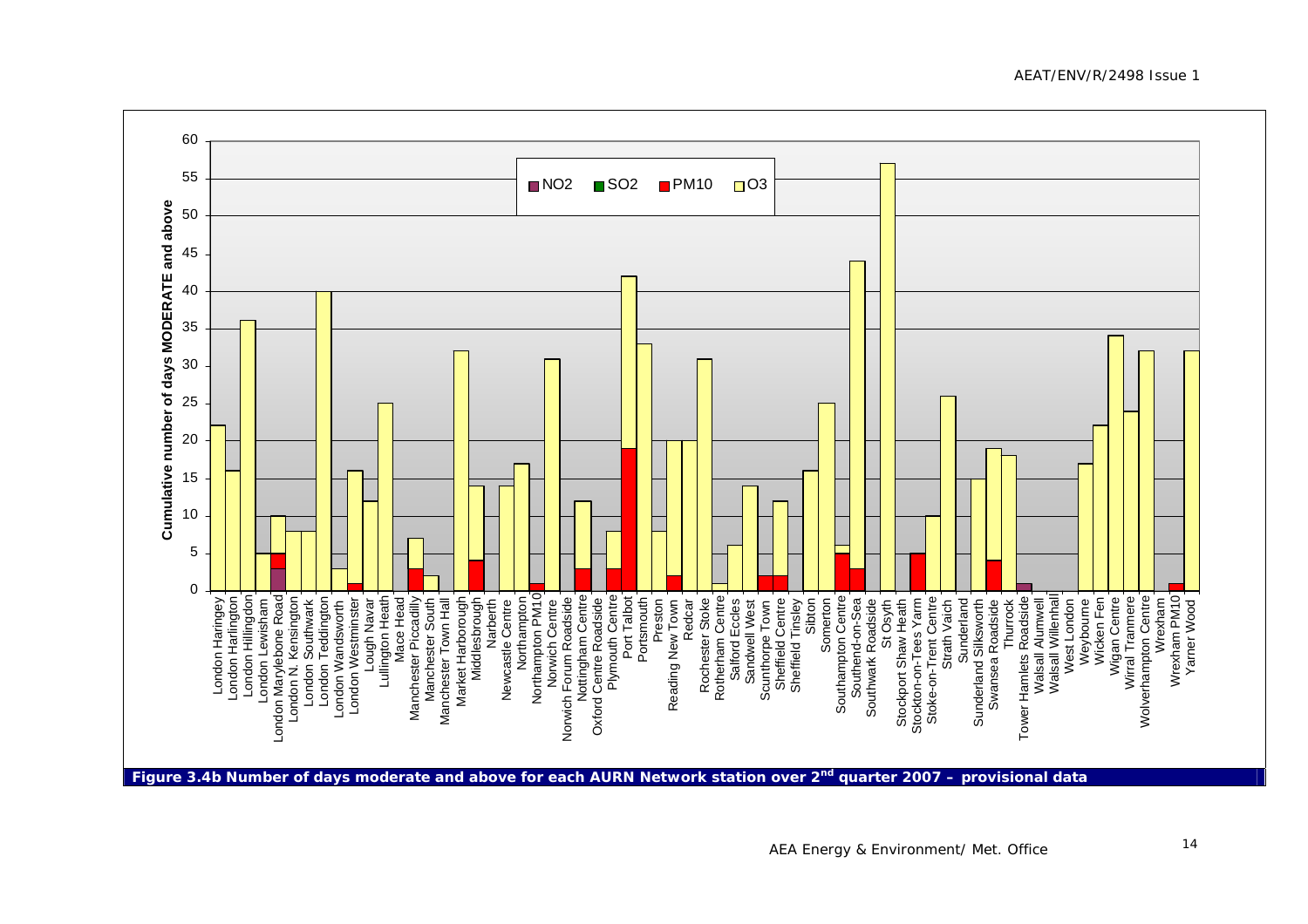## <span id="page-17-0"></span>**4 Breakdowns in the service**

All bulletins were successfully delivered to the Air Quality Communications contractor on time. There were no reported breakdowns in the service over this three-month period.

## **5 Additional or enhanced forecasts**

No formal enhanced forecasts can be issued until the format of the enhanced service has been agreed with Defra and the Devolved Administrations.

The air pollution forecast is always re-issued to Teletext, Web and Freephone services at 10.00 local time each day, but will only be updated when the pollution situation is changing.

The bi-weekly air pollution outlooks have continued to be delivered successfully to Defra and other government departments by email on Tuesdays and Fridays.

## **6 Ad-hoc services and analysis**

#### **6.1 PARTICULATE CLOUD FROM EASTERN SOURCES IN LATE MARCH 2007**

An ad-hoc report has been drafted for comment by Defra and the DAs detailing this episode. This includes global satellite imagery, measurements made, and subsequent NAME model runs performed by the Met Office to analyse various scenarios.

### **6.2 CHEMICAL FIRE IN CREWE**

AEA Energy & Environment undertook an assessment of the effects of a chemical fire at a factory in Crewe on the afternoon of Monday 4<sup>th</sup> June 2007 based on some Met Office's NAME model results. Two AQM sites possibly measured an effect; AURN Wrexham at 4 p.m. on the  $4<sup>th</sup>$  June and non-AURN Anglesey Llynfaes on the evening of the same day, although the short lived elevated measurements could equally have been caused by other localised pollution effects. Figures 6.1 and 6.2 show the NAME model run results for two periods of the morning of the  $5<sup>th</sup>$  June. The approximate position of Wrexham is marked by a red cross on figure 6.1, the position of Anglesey Llynfaes is shown on figure 6.2. Figures 6.3 and 6.4 show hourly timeseries plots of  $PM_{10}$  as measured at these sites indicating where an elevation in concentrations was observed.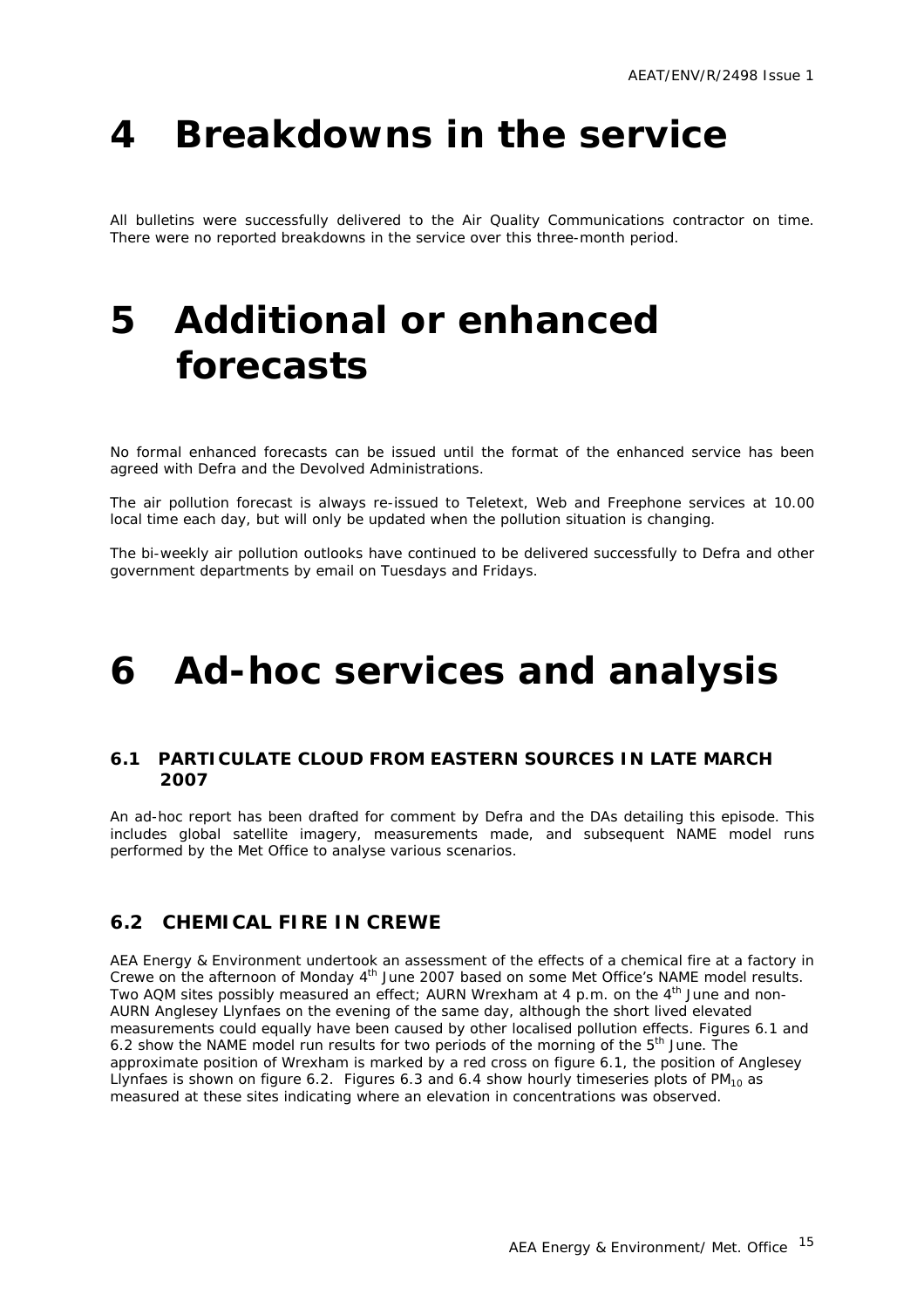



Figure 6.3 Indicative gravimetric PM<sub>10</sub> in hourly averages measured at Wrexham AQM site on the  $4<sup>th</sup>$ June.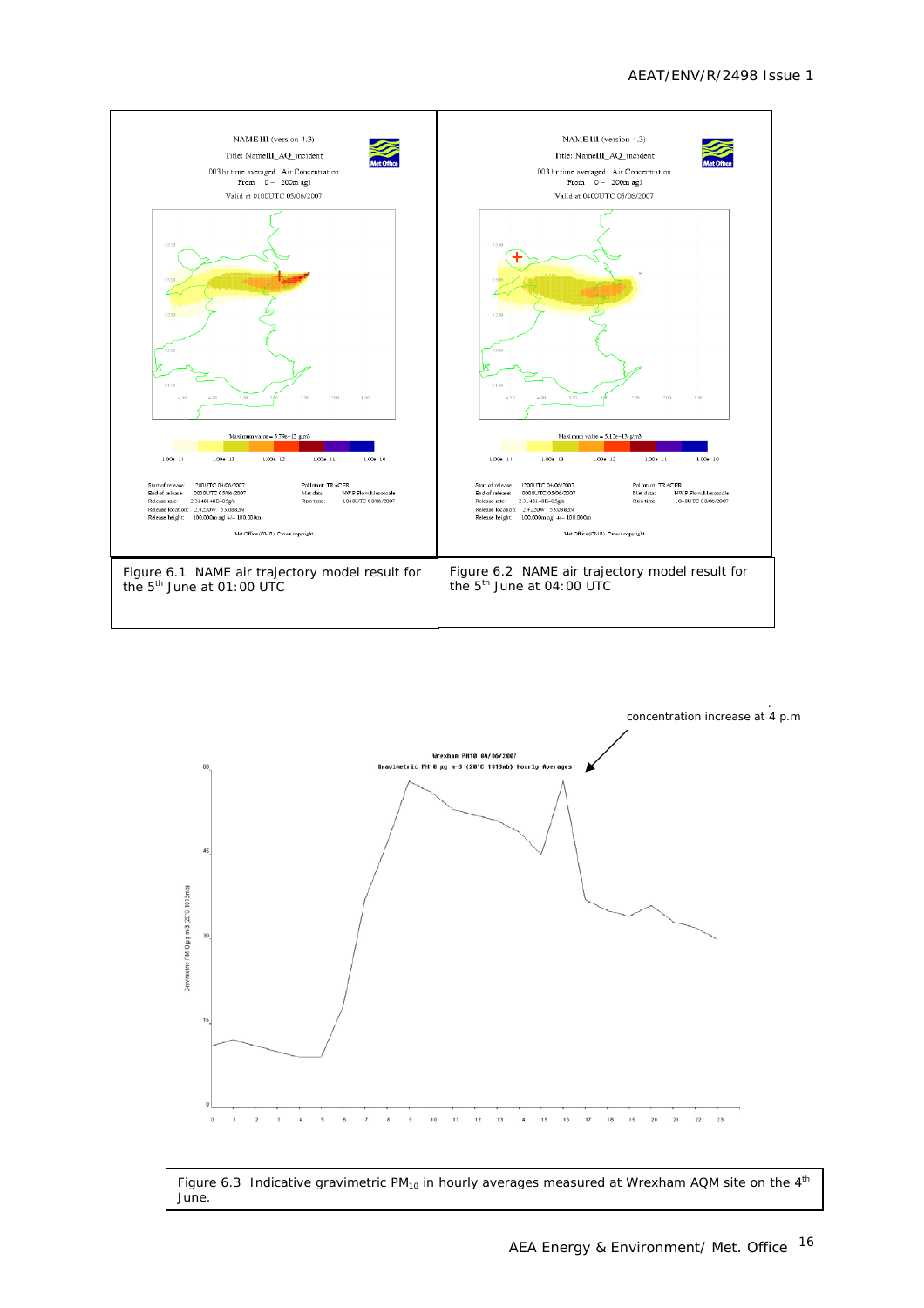<span id="page-19-0"></span>

# **7 Ongoing research**

AEA Energy & Environment and the Met office will also continue to:

- 1. Investigate ways of using automatic software systems to streamline the activities within the forecasting process, thus allowing forecasters to spend their time more efficiently considering the most accurate forecasts.
- 2. Research the chemistry used in our models, for example the chemical schemes for secondary  $PM_{10}$  and ozone.
- 3. Improve the NAME model runs that can be used for ad-hoc analyses, in particular with regard to investigating the possible long-range transport of  $PM_{10}$  pollution from European sources and the long-range transport of particles from Saharan Dust Storms.
- 4. Improve and update the emissions inventories used in our models.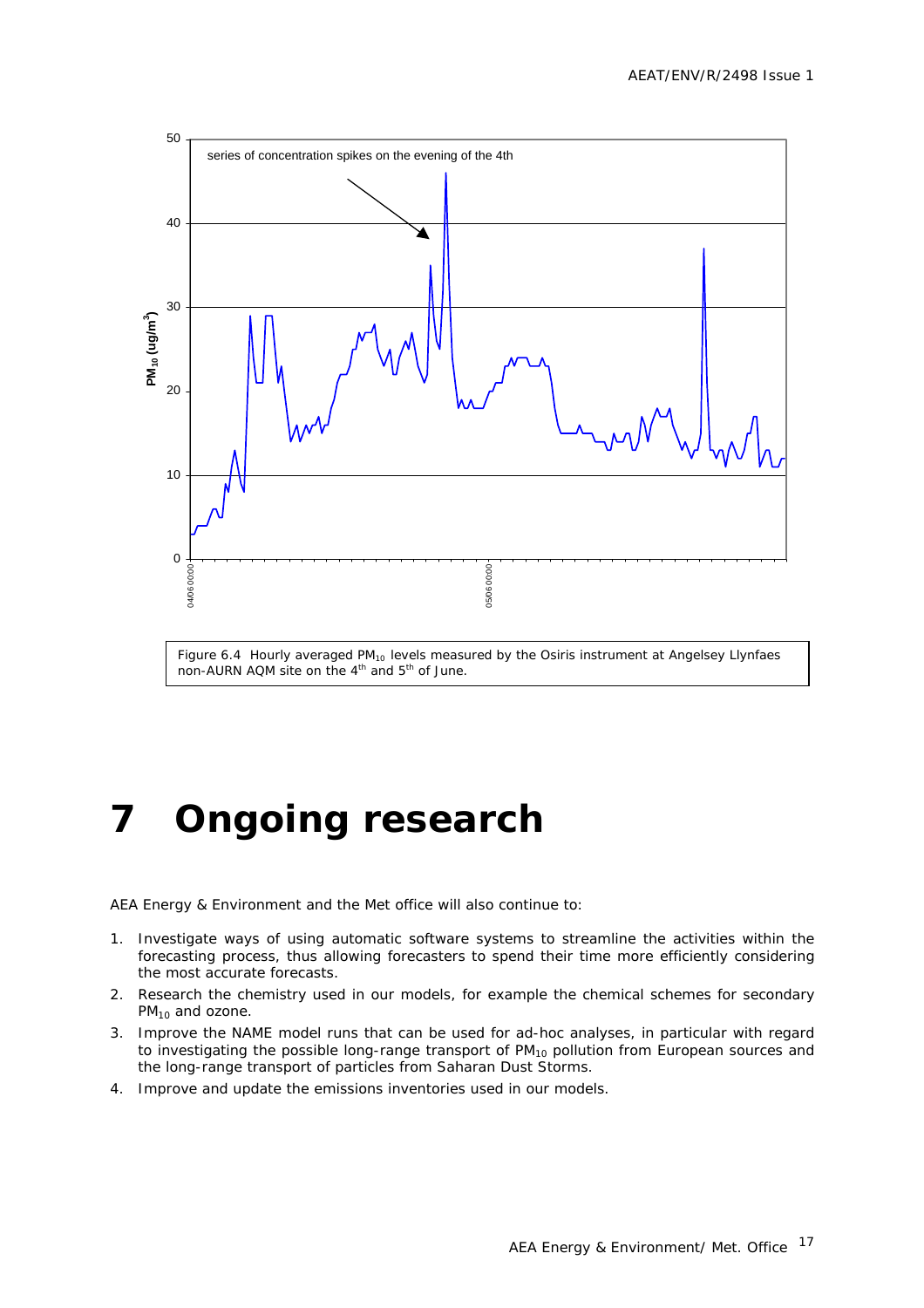## <span id="page-20-0"></span>**8 Forward work plan for July to September 2007**

Major tasks include:

- Ongoing daily air pollution forecasting activities.
- Ongoing improvements to the NAME model, including:
	- o Increase in the horizontal model domain
	- o An upgrade providing enhanced chemistry modelling for ozone, nitrates and sulphates.
	- o Update of emissions inventory used in the model.
- Publication of the annual 2006 report, 2007 quarterly reports and one ad-hoc report on the Air Quality Archive Web Site.

## **9 Hardware and software inventory**

Defra and the Devolved Administrations own the code for the ozone and secondary  $PM_{10}$  models, but not the graphical interface for these. Defra and the Devolved Administrations own the software for delivering the air pollution forecast to the Air Quality Communications system. Defra and the Devolved Administrations also own the web pages used to display the forecasts.

No computer hardware currently being used on this project is owned by Defra or the Devolved Administrations.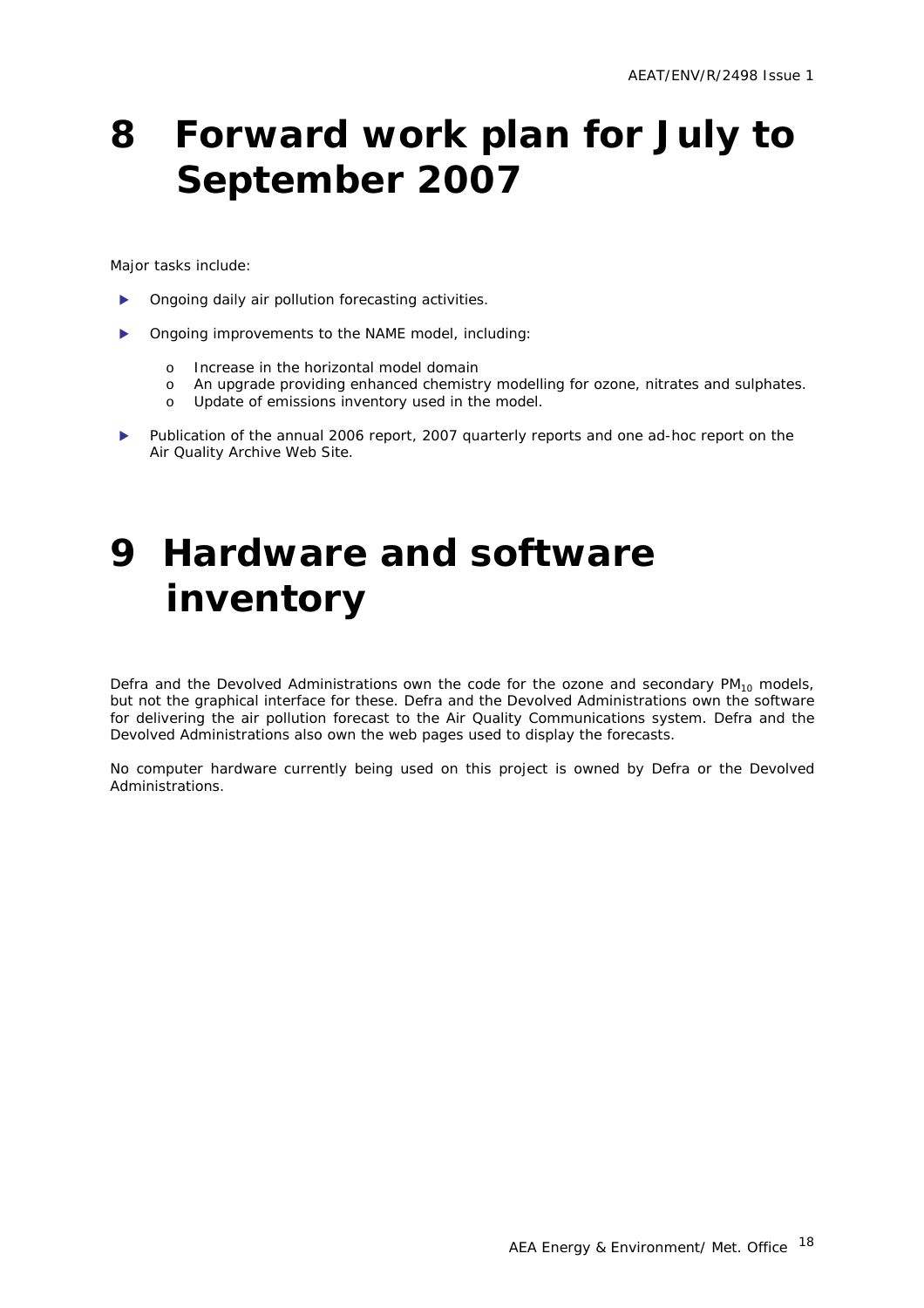# <span id="page-21-0"></span>**Appendix 1 - Air Pollution Index**

### **CONTENTS**

1 Table showing the Air Pollution index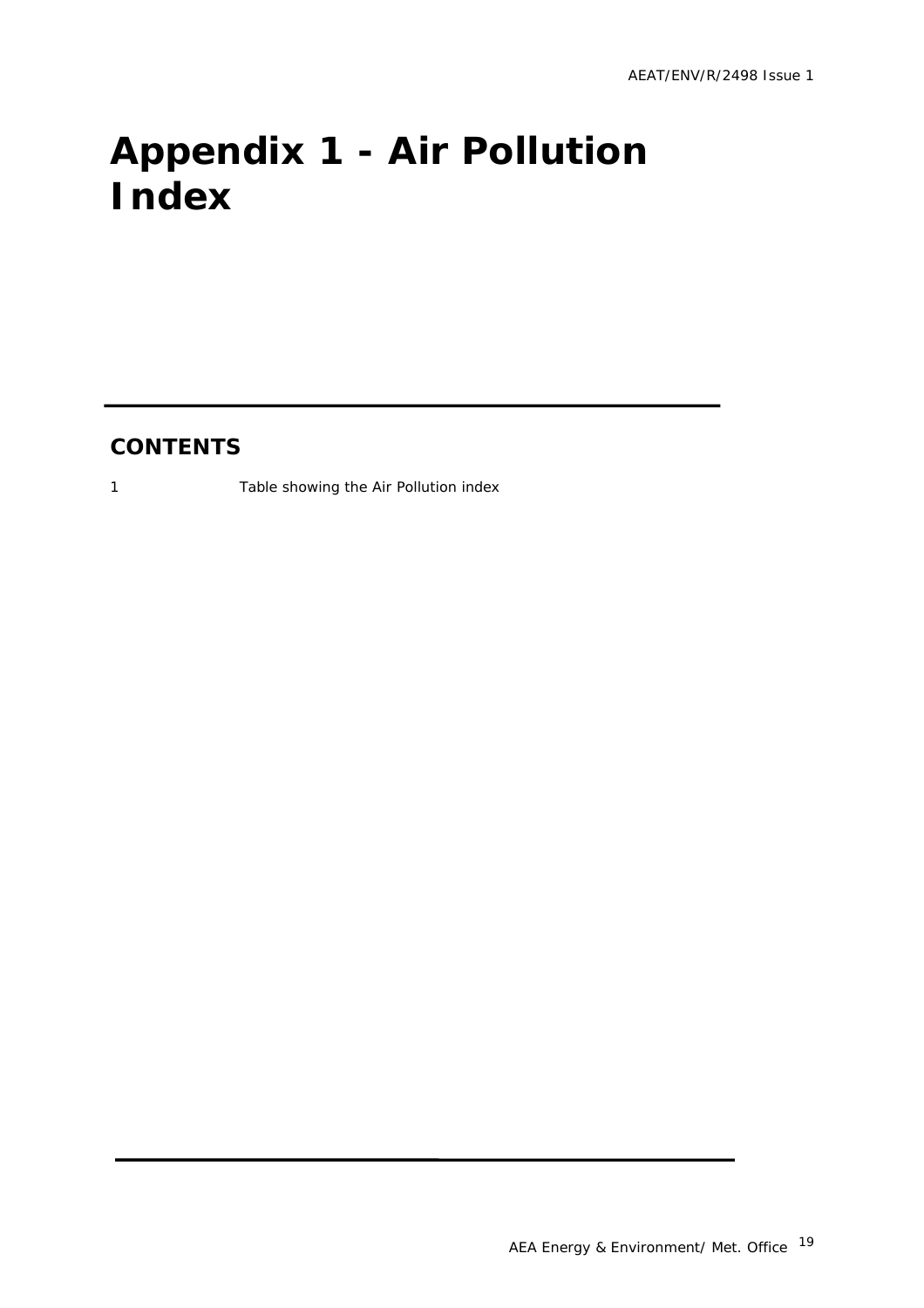### **The UK Air Pollution Indices**

| Old<br><b>Banding</b> | <b>Index</b>    | Ozone 8-hourly/<br><b>Hourly mean</b> |                | <b>Nitrogen Dioxide</b><br><b>Hourly Mean</b> |                | <b>Sulphur Dioxide</b><br><b>15-Minute Mean</b> |                | <b>Carbon Monoxide</b><br><b>8-Hour Mean</b> |               | <b>PM<sub>10</sub> Particles</b><br>24-Hour Mean |
|-----------------------|-----------------|---------------------------------------|----------------|-----------------------------------------------|----------------|-------------------------------------------------|----------------|----------------------------------------------|---------------|--------------------------------------------------|
|                       |                 | $\mu$ gm <sup>-3</sup>                | ppb            | $\mu$ gm <sup>-3</sup>                        | ppb            | $\mu$ gm <sup>-3</sup>                          | ppb            | $mgm^{-3}$                                   | ppm           | gravimetric<br>$\mu$ gm <sup>-3</sup>            |
| <b>LOW</b>            |                 |                                       |                |                                               |                |                                                 |                |                                              |               |                                                  |
|                       |                 | $0 - 32$                              | $0 - 16$       | $0 - 95$                                      | $0 - 49$       | $0 - 88$                                        | $0 - 32$       | $0 - 3.8$                                    | $0.0 - 3.2$   | $0 - 21$                                         |
|                       | 2               | $33 - 66$                             | $17 - 32$      | 96-190                                        | $50-99$        | 89-176                                          | $33 - 66$      | $3.9 - 7.6$                                  | $3.3 - 6.6$   | $22 - 42$                                        |
|                       | 3               | 67-99                                 | $33 - 49$      | 191-286                                       | 100-149        | 177-265                                         | $67-99$        | $7.7 - 11.5$                                 | $6.7 - 9.9$   | $43 - 64$                                        |
| <b>MODERATE</b>       |                 |                                       |                |                                               |                |                                                 |                |                                              |               |                                                  |
|                       |                 | 100-126                               | $50 - 62$      | 287-381                                       | 150-199        | 266-354                                         | 100-132        | $11.6 - 13.4$                                | $10.0 - 11.5$ | $65 - 74$                                        |
|                       | 5               | 127-152                               | $63 - 76$      | 382-477                                       | 200-249        | 355-442                                         | 133-166        | $13.5 - 15.4$                                | $11.6 - 13.2$ | 75-86                                            |
|                       | 6               | 153-179                               | 77-89          | 478-572                                       | 250-299        | 443-531                                         | 167-199        | $15.5 - 17.3$                                | $13.3 - 14.9$ | 87-96                                            |
| <b>HIGH</b>           |                 |                                       |                |                                               |                |                                                 |                |                                              |               |                                                  |
|                       |                 | 180-239                               | $90 - 119$     | 573-635                                       | 300-332        | 532-708                                         | 200-266        | $17.4 - 19.2$                                | $15.0 - 16.5$ | 97-107                                           |
|                       | 8               | 240-299                               | 120-149        | 636-700                                       | 333-366        | 709-886                                         | 267-332        | $19.3 - 21.2$                                | $16.6 - 18.2$ | 108-118                                          |
|                       | 9               | 300-359                               | 150-179        | 701-763                                       | 367-399        | 887-1063                                        | 333-399        | $21.3 - 23.1$                                | $18.3 - 19.9$ | 119-129                                          |
| <b>VERY HIGH</b>      |                 |                                       |                |                                               |                |                                                 |                |                                              |               |                                                  |
|                       | 10 <sup>°</sup> | $\geq 360 \ \mu \text{gm}^{-3}$       | $\geq 180$ ppb | $\geq$ 764 µgm <sup>-3</sup>                  | $\geq 400$ ppb | $≥1064 \mu g m-3$                               | $\geq 400$ ppb | $\geq$ 23.2 mgm <sup>-3</sup>                | $\geq 20$ ppm | $\geq$ 130 μgm <sup>-3</sup>                     |

| <b>Old Banding</b> | New Index | <b>Health Descriptor</b>                                                                                                            |  |  |  |  |  |  |
|--------------------|-----------|-------------------------------------------------------------------------------------------------------------------------------------|--|--|--|--|--|--|
| <b>LOW</b>         |           |                                                                                                                                     |  |  |  |  |  |  |
|                    |           |                                                                                                                                     |  |  |  |  |  |  |
|                    |           | Effects are unlikely to be noticed even by individuals who know they are sensitive to air pollutants                                |  |  |  |  |  |  |
|                    | 3.        |                                                                                                                                     |  |  |  |  |  |  |
| <b>MODERATE</b>    |           |                                                                                                                                     |  |  |  |  |  |  |
|                    |           |                                                                                                                                     |  |  |  |  |  |  |
|                    | 5.        | Mild effects unlikely to require action may be noticed amongst sensitive individuals                                                |  |  |  |  |  |  |
|                    | 6         |                                                                                                                                     |  |  |  |  |  |  |
| <b>HIGH</b>        |           |                                                                                                                                     |  |  |  |  |  |  |
|                    |           | Significant effects may be noticed by sensitive individuals and action to avoid or reduce these effects may be needed (e.g.         |  |  |  |  |  |  |
|                    | 8         | reducing exposure by spending less time in polluted areas outdoors). Asthmatics will find that their "reliever inhaler is likely to |  |  |  |  |  |  |
|                    | 9         | reverse the effects on the lung.                                                                                                    |  |  |  |  |  |  |
| <b>VERY HIGH</b>   |           |                                                                                                                                     |  |  |  |  |  |  |
|                    | 10        | The effects on sensitive individuals described for "HIGH" levels of pollution may worsen.                                           |  |  |  |  |  |  |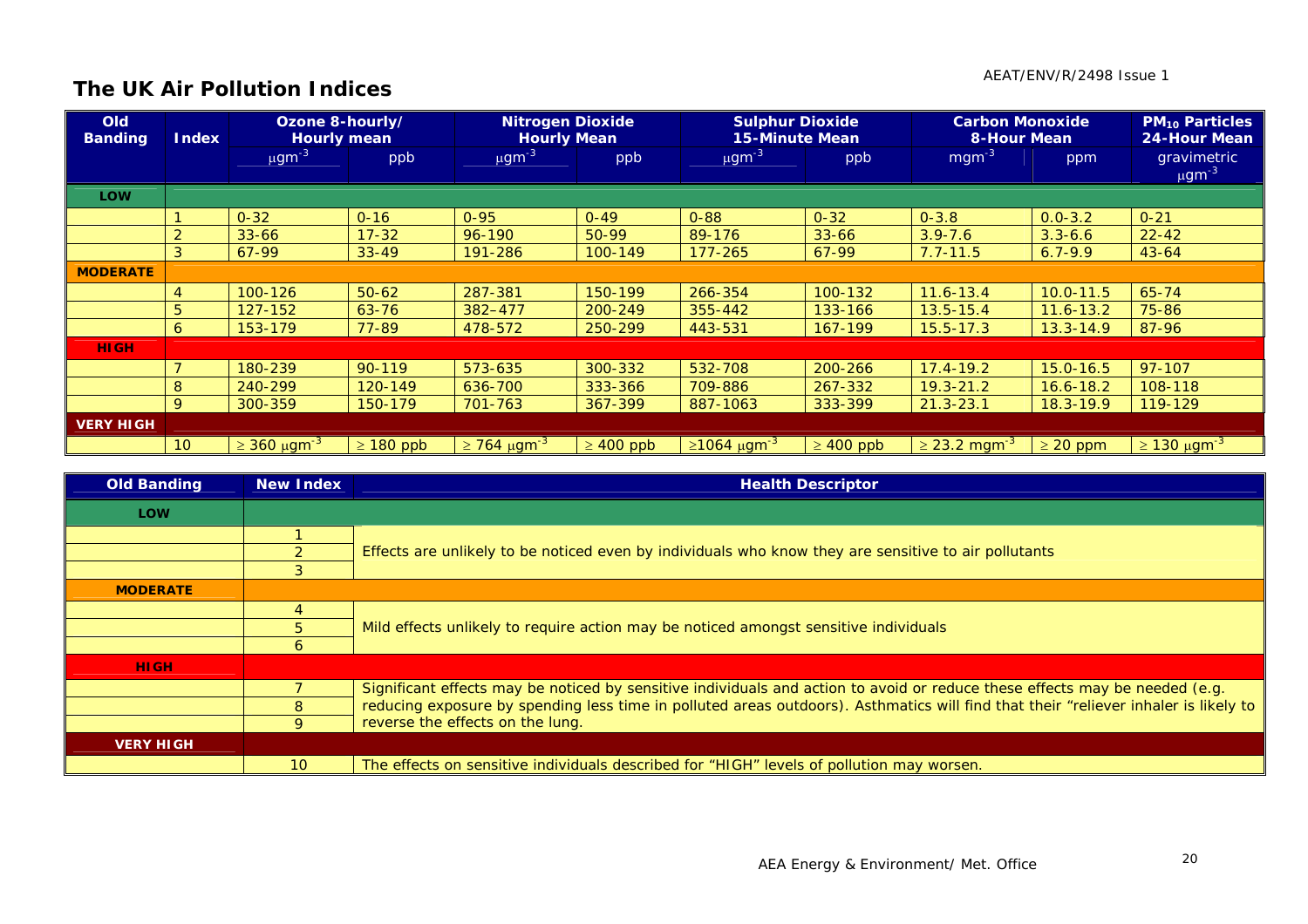# <span id="page-23-0"></span>**Appendix 2 - Forecasting Zones and Agglomerations**

### **CONTENTS**

| Table showing the Air Pollution Forecasting Zones and Agglomerations, |
|-----------------------------------------------------------------------|
| together with populations (based on 2001 Census).                     |
| Map of Forecasting Zones and Agglomerations.                          |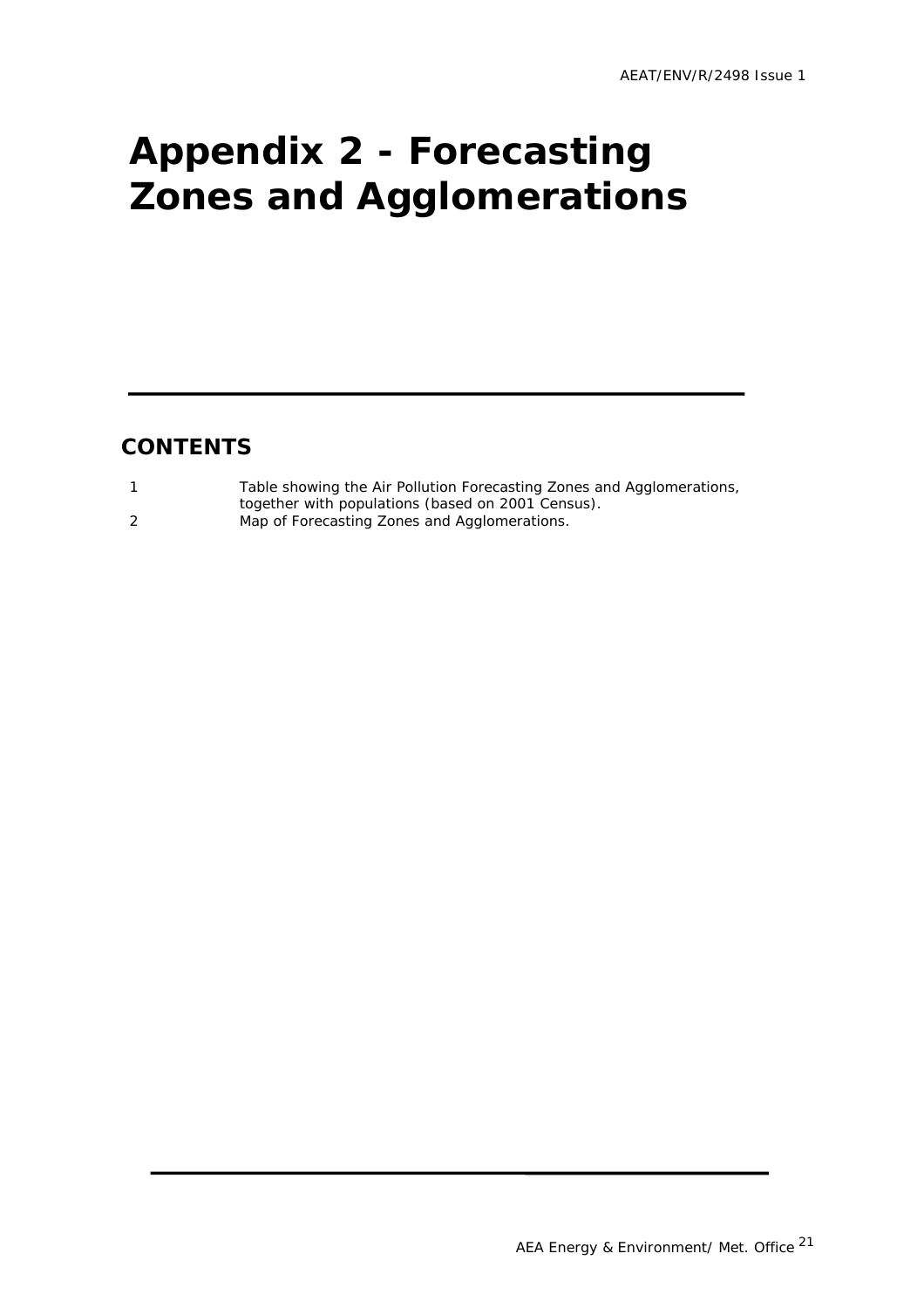#### **Forecasting Zones**

| Zone                             | <b>Population</b> |
|----------------------------------|-------------------|
|                                  |                   |
| <b>East Midlands</b>             | 3084598           |
| <b>Eastern</b>                   | 5119547           |
| <b>Greater London</b>            | 8278251           |
| <b>North East</b>                | 1635126           |
| <b>North West and Merseyside</b> | 3671986           |
| <b>South East</b>                | 6690881           |
| <b>South West</b>                | 4364704           |
| <b>West Midlands</b>             | 2970505           |
| <b>Yorkshire and Humberside</b>  | 2816363           |
|                                  |                   |
| <b>South Wales</b>               | 1578773           |
| <b>North Wales</b>               | 720022            |
|                                  |                   |
| <b>Central Scotland</b>          | 1813314           |
| <b>Highland</b>                  | 380062            |
| <b>North East Scotland</b>       | 1001499           |
| <b>Scottish Borders</b>          | 254690            |
|                                  |                   |
| <b>Northern Ireland</b>          | 1104991           |

#### **Forecasting Agglomerations**

| <b>Agglomeration</b>                 | <b>Population</b> |
|--------------------------------------|-------------------|
|                                      |                   |
| Brighton/Worthing/Littlehampton      | 461181            |
| <b>Bristol Urban Area</b>            | 551066            |
| <b>Greater Manchester Urban Area</b> | 2244931           |
| Leicester                            | 441213            |
| Liverpool Urban Area                 | 816216            |
| <b>Nottingham Urban Area</b>         | 666358            |
| <b>Portsmouth</b>                    | 442252            |
| <b>Sheffield Urban Area</b>          | 640720            |
| <b>Tyneside</b>                      | 879996            |
| <b>West Midlands Urban Area</b>      | 2284093           |
| West Yorkshire Urban Area            | 1499465           |
|                                      |                   |
| <b>Cardiff</b>                       | 327706            |
| Swansea/Neath/Port Talbot            | 270506            |
|                                      |                   |
| <b>Edinburgh Urban Area</b>          | 452194            |
| <b>Glasgow Urban Area</b>            | 1168270           |
|                                      |                   |
| <b>Belfast</b>                       | 580276            |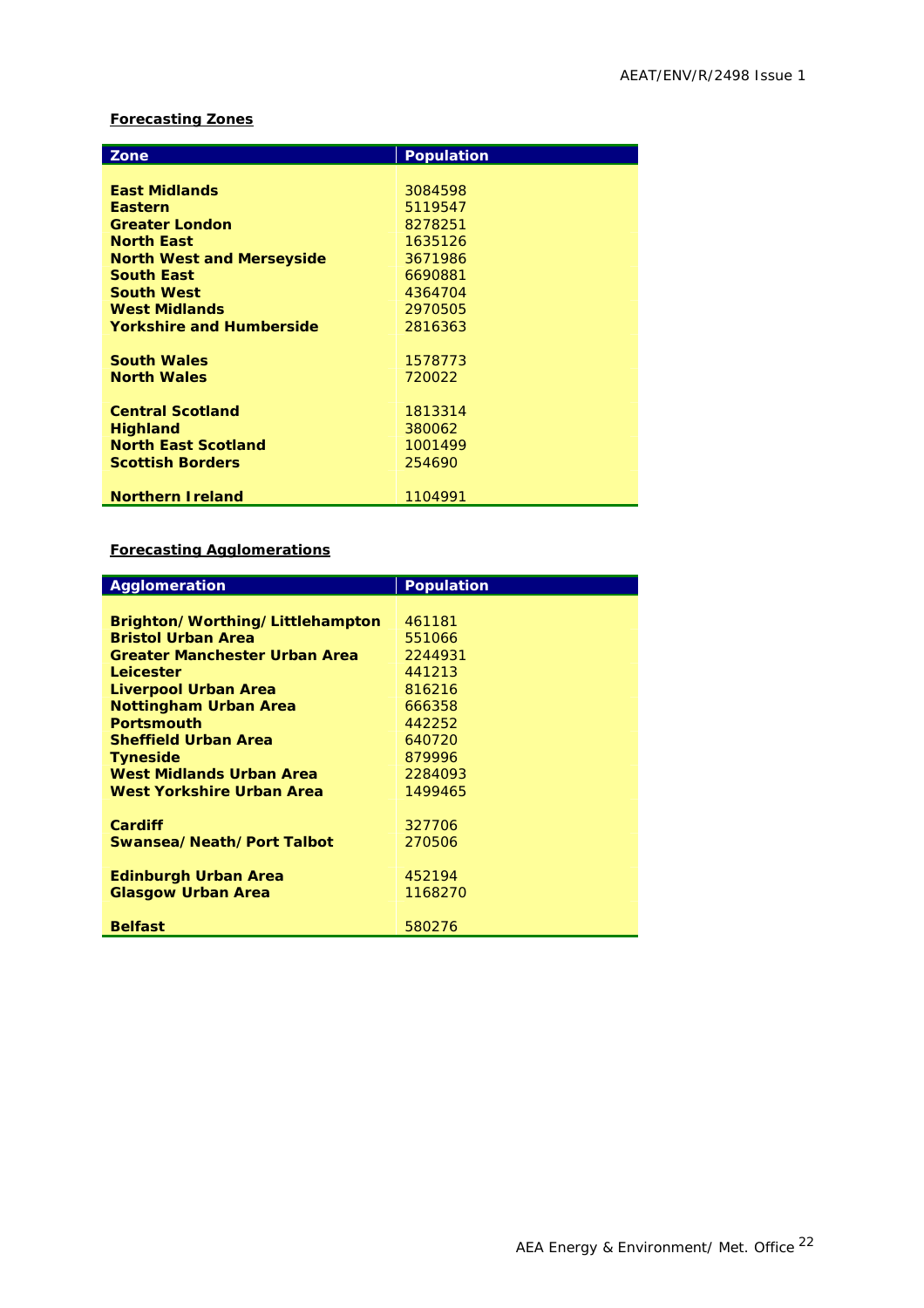

**Map of UK forecasting zones and agglomerations**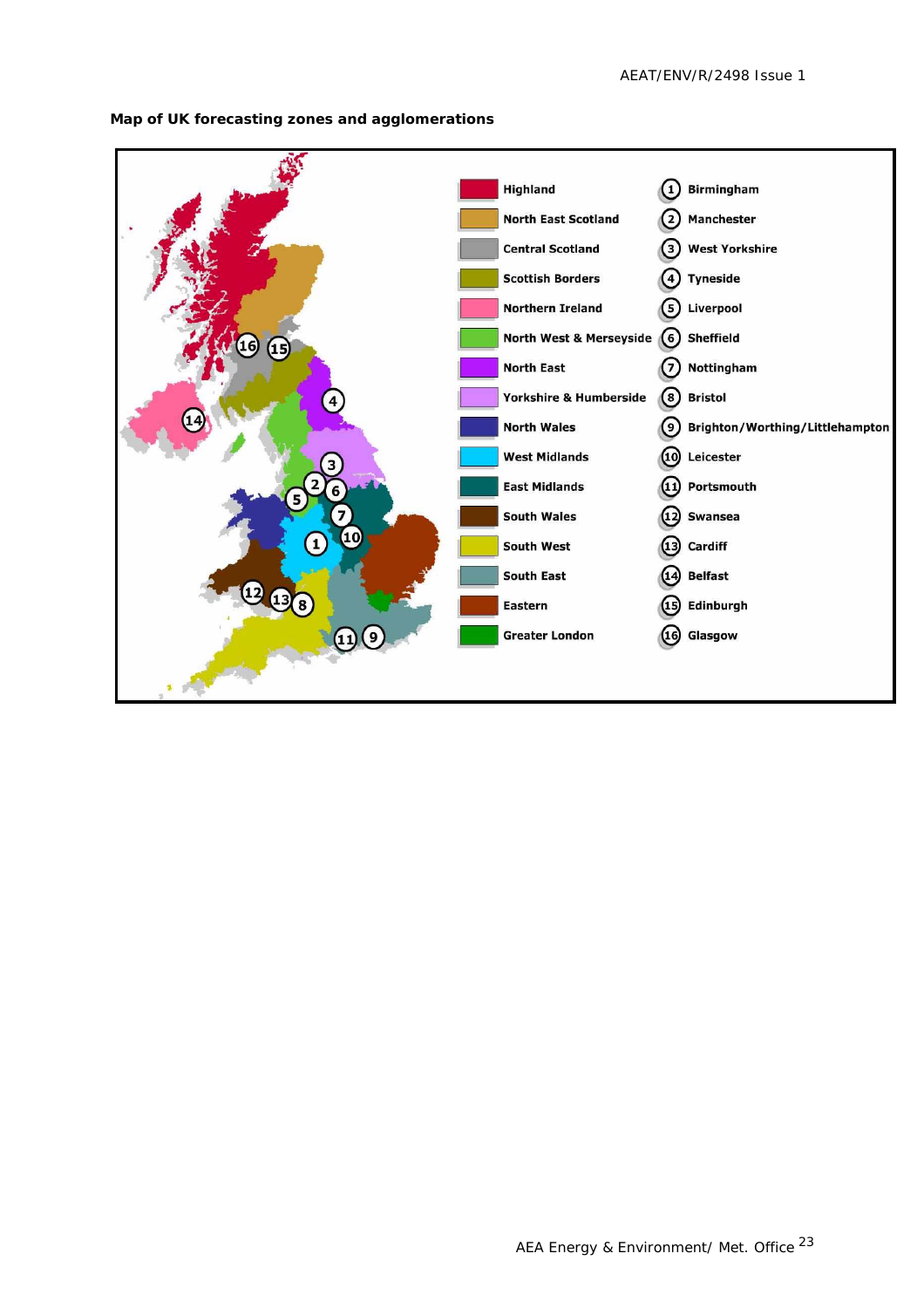### <span id="page-26-0"></span>**Appendix 3 – Worked Example of How UK Forecasting Success and Accuracy Rates are Calculated.**

### **CONTENTS**

1 Worked Example